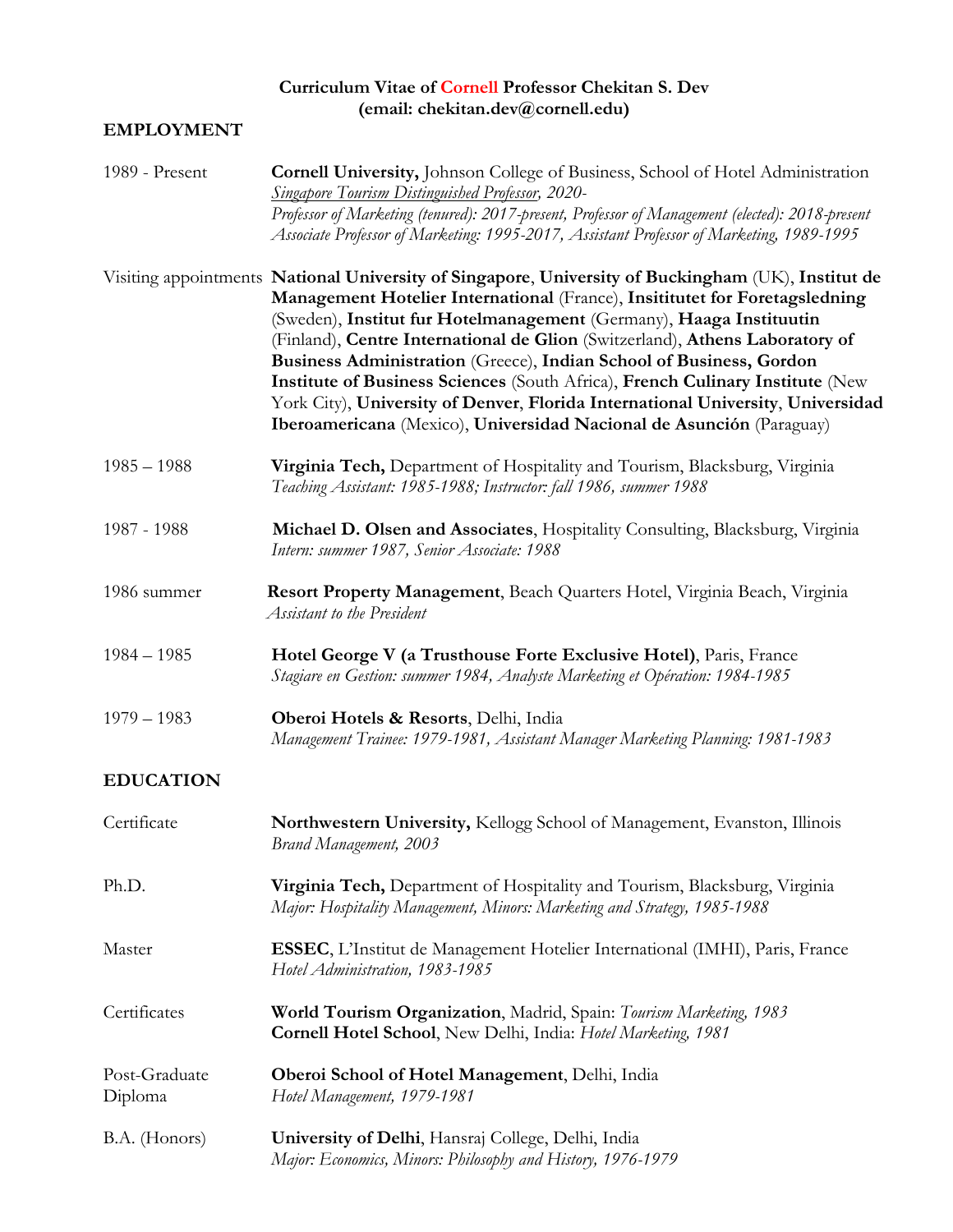# **HONORS and AWARDS**

| 2021 | Named the Singapore Tourism Distinguished Professor at Cornell University                |
|------|------------------------------------------------------------------------------------------|
| 2020 | Named a Distinguished Speaker by Federation of Indian Chambers of Commerce (FICCI)       |
| 2020 | Named a Distinguished Scholar by the Journal of Hospitality and Tourism Research         |
| 2019 | Received a Trailblazer Award from eCornell                                               |
| 2019 | Received the Best Case Study Award from The Case Center at Cranfield University, UK      |
| 2018 | Received a Best Service Research Paper Award (Finalist), American Marketing Association  |
| 2018 | Elected to Cornell University's Field of Management                                      |
| 2017 | Promoted to Full Professor                                                               |
| 2016 | Received Academic Excellence Award from Dean of the Cornell Hotel School                 |
| 2016 | Received Industry Relevance Award from Cornell Center for Hospitality Research (CHR)     |
| 2015 | Received Highly Commended Paper Award from IJCHM Editors for Flow-Through paper          |
| 2015 | Named the Hilton Lecturer, Michigan State University School of Hospitality Business      |
| 2014 | Awarded Best Paper (Runner Up) at INFORMS Conference (Service Science Section)           |
| 2014 | Featured in Cornell Research: Imaginative Scholarship and Creativity for Branding book   |
| 2013 | Named the Lerner Distinguished Lecturer, University of Delaware College of Business      |
| 2010 | Named a Fellow of the Center for Hospitality Research for "exemplary contributions"      |
| 2010 | Named a Bestselling Author for the Westin Case by the European Case Clearing House       |
| 2010 | Received a Honorable Mention for Hospitality Research in Practice Award from CHR         |
| 2010 | Awarded Best Article (Runner Up) from the Cornell Hospitality Quarterly                  |
| 2010 | Named Top 25 Most Extraordinary Minds in Hospitality, Travel and Tourism by HSMAI        |
| 2010 | Received an Inclusive Excellence Award from Ernst & Young for promoting diversity        |
| 2009 | Named a Most Popular (bestseller) author by HBS for a case study on Rosewood             |
| 2009 | Received Second Place Award for Best Papers published in the Cornell Quarterly in 2009   |
| 2009 | Appointed the Barron Hilton Distinguished Visiting Professor at University of Denver     |
| 2008 | Selected for Cornell University's Faculty Institute for Diversity summer program         |
| 2008 | Named a Most Popular (bestseller) author by HBS for a case study on Hilton               |
| 2007 | Appointed Coca-Cola Distinguished Visiting Professor at Florida International University |
| 2005 | Received an Honorable Mention Award for Undergraduate Teacher of the Year                |
| 2005 | Received the Michael D. Olsen Research Achievement Award from University of Delaware     |
| 2005 | Selected by Emerald Publishing's Reading ListAssist for Service Innovation paper         |
| 2004 | Received an Undergraduate Teacher of the Year Award                                      |
| 2002 | Received the John Wiley Award for "lifetime contribution to hospitality research"        |
| 2001 | Received the W. Bradford Wiley Memorial Award for "a superior research publication"      |
| 2001 | Received a Faculty Research Award (Second Prize) from Cornell Hotel School Dean          |
| 2001 | Received a Best Article Award for Europe 1992 paper from Cornell Quarterly for 1990-2000 |
| 1998 | Selected for inclusion in Cornell University's Research Highlights Annual Report         |
| 1996 | Received an Outstanding Research Award from Cornell Hotel School Dean                    |
| 1996 | Appointed the Wincott Fellow by the University of Buckingham (UK) School of Business     |
| 1995 | Promoted to Associate Professor with indefinite tenure                                   |
| 1994 | Received a Graduate Teacher of the Year Award from Cornell Hotel School                  |
| 1992 | Received the Van Nostrand Reinhold Award for "superior original published research"      |
| 1988 | Inducted into Phi Upsilon Omicron and Kappa Omicron Nu Honor Societies                   |
| 1988 | Received the Graduate Student of the Year Award, Virginia Tech Department of Hospitality |
| 1988 | Awarded a Statler Scholarship for Graduate Studies                                       |
| 1988 | Awarded a Research Development Scholarship from Virginia Tech's Graduate School          |
| 1985 | Awarded a Tuition Scholarship from Virginia Tech's Division of Hospitality Management    |
| 1985 | Ranked First in IMHI class of 1985 and set a record for the highest grade point average  |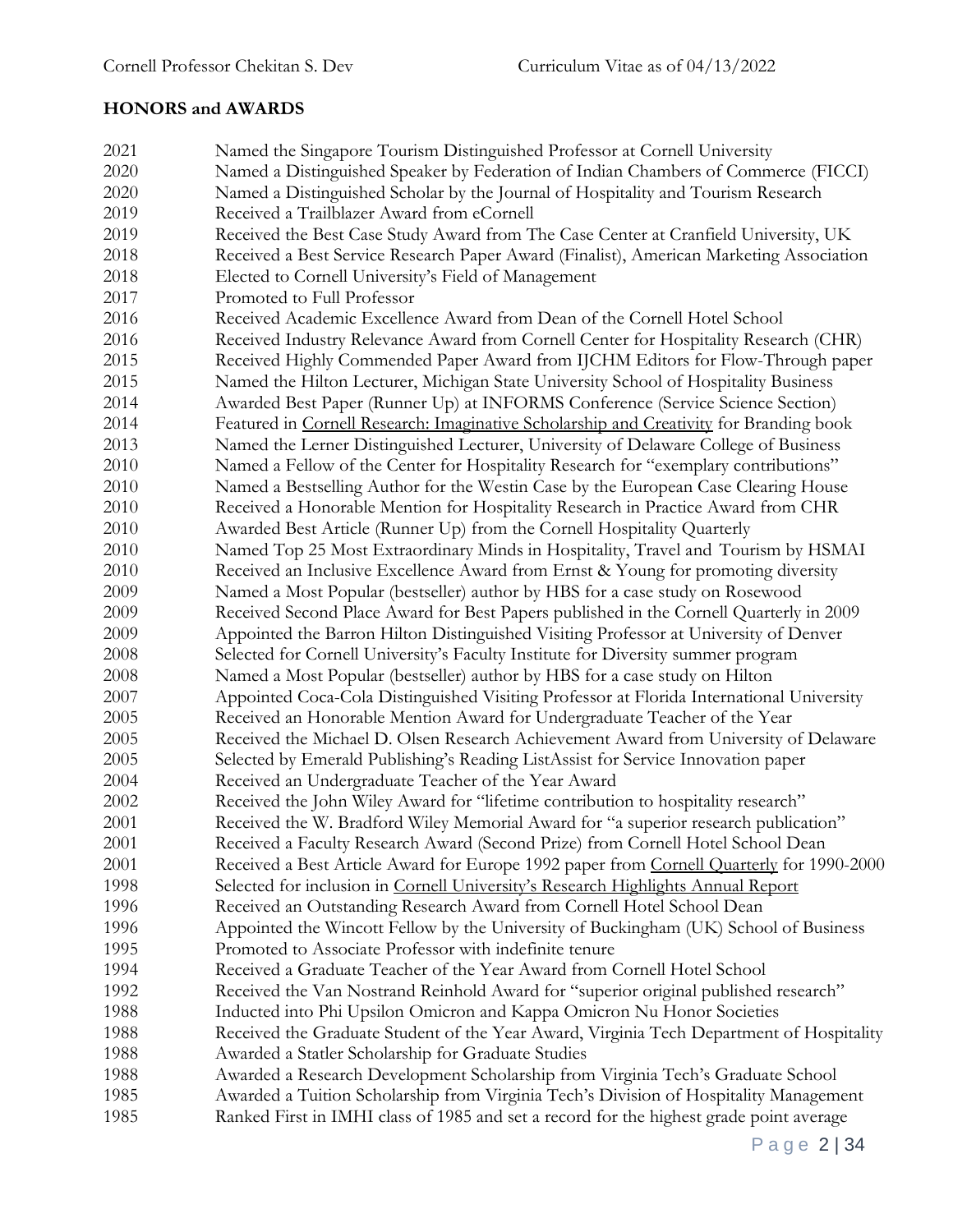#### **PUBLICATIONS (Total count: 150)**

- Leszkiewicz, Agata, Sarang Sunder, Chekitan S. Dev and V. Kumar (2021), "The Impact of Third-Party Customer Acquisition Channels on Customer Relationships: Online Travel Agents (OTAs) in the Hotel Industry," Proceedings of the European Marketing Academy, 50<sup>TH</sup>, Madrid, Spain (94730)
- Dev, Chekitan S. and Amy Wang (2021), "Preparing for the Return of Business Meetings, Conferences and Travel: Is High-Tech the New High-Touch?" Cornell Center for Hospitality Research Panel Summary, [https://business.cornell.edu/hub/2021/07/20/preparing-for-the-return-of-business](https://business.cornell.edu/hub/2021/07/20/preparing-for-the-return-of-business-meetings-conferences-and-travel-is-high-tech-the-new-high-touch/)[meetings-conferences-and-travel-is-high-tech-the-new-high-touch/](https://business.cornell.edu/hub/2021/07/20/preparing-for-the-return-of-business-meetings-conferences-and-travel-is-high-tech-the-new-high-touch/)
- Dev, Chekitan S. (2021), "Reimagining ICHRIE's Future by Rebranding Its Mission," Journal of Hospitality and Tourism Research, 45(5), 957-959.
- Dev, Chekitan S. and Laure Mougeot Stroock (2020), "Neemrana Hotels: Building A Heritage Hospitality Brand," Cornell Hospitality Case Study, 20(8), 1-28.
- Dev, Chekitan S. (2020), "The Future of Hospitality Management Programs: A Wakeup Call," Journal of Hospitality and Tourism Research, **Distinguished Scholar Series**, 44(8), 1203-1210.
- Dev, Chekitan S. James Brown, Jody Crosno, and Yuerong Liu (2020), **"**The relationship satisfaction factor in successful brand-hotel partnerships," Research Recap, [https://business.cornell.edu/hub/2020/06/23/relationship-satisfaction-factor-brand-hotel](https://business.cornell.edu/hub/2020/06/23/relationship-satisfaction-factor-brand-hotel-partnerships/)[partnerships/](https://business.cornell.edu/hub/2020/06/23/relationship-satisfaction-factor-brand-hotel-partnerships/)
- Dev, Chekitan S. (2020), "WTF (What The Future): Travel," invited essay, <https://future.ipsos.com/>
- Huang, Ming-Hui and Chekitan S. Dev (2020), "Growing the Service Brand," International Journal of Research in Marketing, 37(2), 281-300. **Runner Up, Best Paper Award at INFORMS Conference (Service Science Section)**.
- Dev, Chekitan S. and Laure Mougeot Stroock (2020), "Beach Enclave Turks & Caicos: Creating A Luxury Villa Resort Brand," Cornell Hospitality Report, 20(6), 1-16.
- Dev, Chekitan S. (2020), "How Hospitality Can Get Back To Business," invited essay, <https://cayugahospitality.com/chekitan-dev/how-hospitality-can-get-back-to-business/>
- Avery, Jill and Chekitan S. Dev (2020), "The Marriott-Starwood Merger: Navigating Brand Portfolio Strategy and Brand Architecture," Harvard Business School Teaching Note 520-112**.**
- Dev, Chekitan S. (2020), "Help Save The Planet By Eliminating Hotel Bathroom Toiletries," opinion, <https://www.hospitalitynet.org/opinion/4097303.html>
- Brown, James R., Jody L. Crosno, Yuerong Liu, and Chekitan S. Dev, (2020), "[Relationship satisfaction: An](https://www.sciencedirect.com/science/article/pii/S001985011930375X)  [overlooked marketing channel safeguard](https://www.sciencedirect.com/science/article/pii/S001985011930375X)," Industrial Marketing Management, 87(2020), 171-180.
- Dev, Chekitan S. and Eva Steiner (2020), "Do Dual-Branded Hotels Outperform Single-Branded Hotels?" Cornell Hospitality Report, 20(1), 1-15.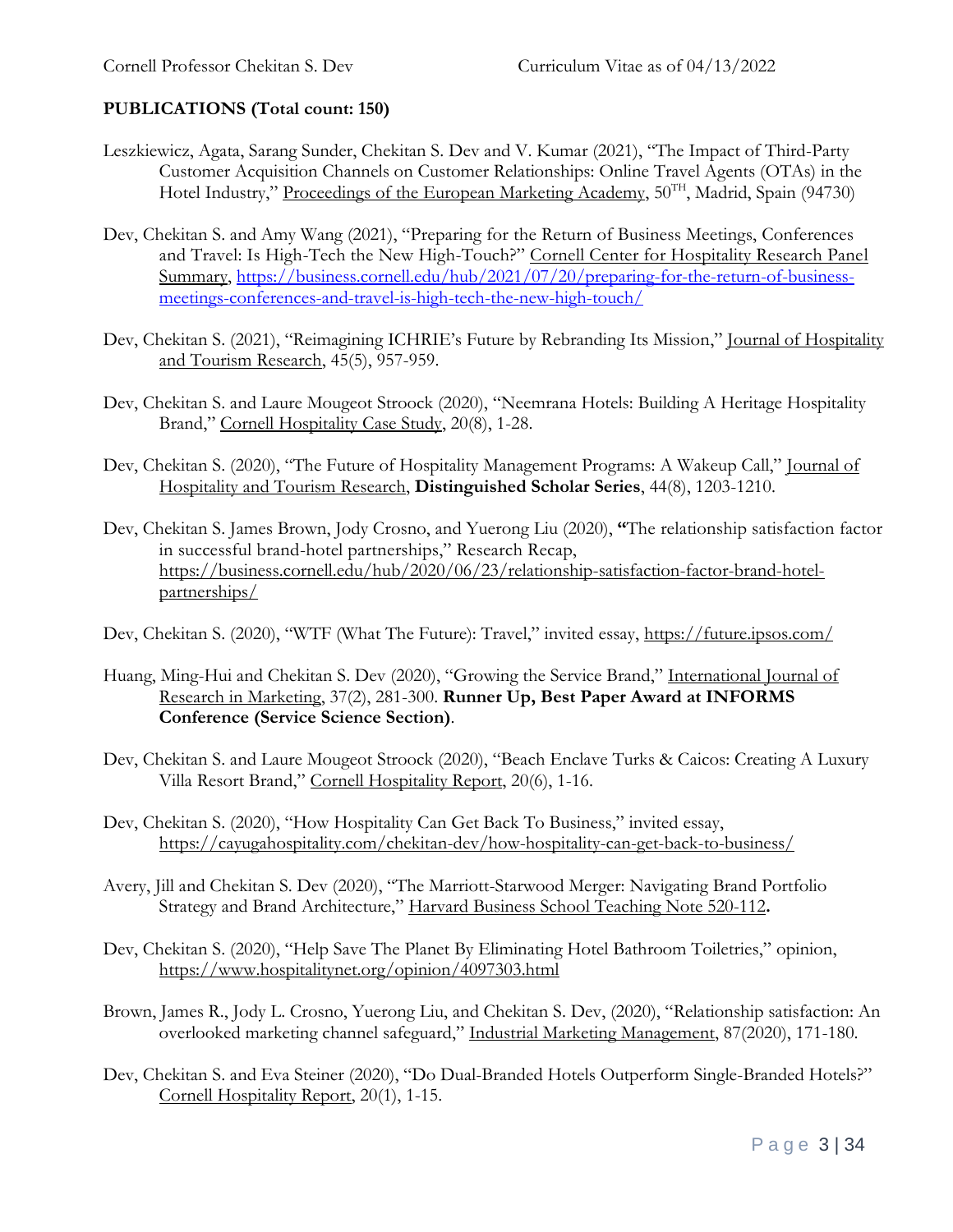- Dev, Chekitan S. (2019), "The Wellness Tent: A Poverty Alleviation Tourism Project for Women in Developing Countries," in Strategic Management for Hospitality and Travel: Today and Tomorrow edited by F. J. DeMicco, M. J. Cetron and O. Davies, Kendall-Hunt Publishing, 267-270.
- Raghavan, Lulu and Chekitan S. Dev (2019), "Digital Branding for Hotels: The Four Es to Success," Hotel Yearbook 2020 (Special Edition on Digital Marketing), 18-20.
- Swain, Richard and Chekitan S. Dev (2019), "Technology and Brand Building: Four Smart Practices for Hotels," Hotel Yearbook 2020 (Special Edition on Technology), 12-13.
- Dev, Chekitan S. and Prateek Kumar (2019), "A Detailed Analysis of the Expected and Actual Use of Hotel Amenities, Boston Hospitality Review," (7)1, 1-22.
- Dev, Chekitan S., Rebecca W. Hamilton, Roland T. Rust and Matthew Valenti (2018), "What Do Hotel Guests *Really* Want? Anticipated Versus Actual Use of Amenities, Cornell Hospitality Report, 18(8), 1-24.
- Dev, Chekitan S. (2018), "Prune the Brand Portfolio?" Harvard Business Review, March/April, 167-171. **Translated into Turkish, Chinese, German and French**.
- Avery, Jill, Chekitan S. Dev and Laure Mougeot Stroock (2018), "The Marriott-Starwood Merger: Navigating Brand Portfolio Strategy and Brand Architecture," Harvard Business School Case 518- 081**.**
- Hamilton, Rebecca W., Roland T. Rust, Michel Wedel and Chekitan S. Dev (2017), "When Does Providing Free Extras Pay Off?" <https://www.ama.org/2017/11/29/when-does-providing-free-extras-pay-off/>
- Rust, Roland T., Rebecca W. Hamilton and Chekitan S. Dev (2017), "Assessing the Return on your Service Amenities," InnFocus, Fall, 24-26.
- Dev, Chekitan S., Rebecca W. Hamilton and Roland T. Rust (2017), "Hotel Brand Standards: How to Pick the Right Amenities for your Property," Cornell Hospitality Report, 17(3), 3-7.
- Hamilton, Rebecca W., Roland T. Rust and Chekitan S. Dev (2017), "Which Features Increase Customer Retention?" MIT Sloan Management Review, 58(2), 79-84. **Featured on research.cornell.edu.**
- Hamilton, Rebecca W., Roland T. Rust, Michel Wedel and Chekitan S. Dev (2017), "Return on Service Amenities," Journal of Marketing Research, 54(1), 96-110. **Featured on research.cornell.edu. Finalist for Best Service Paper of 2017 Award from the American Marketing Association.**
- Avery, Jill and Chekitan S. Dev (2017), "The Park Hotels: Revitalizing an Iconic Indian Brand," Harvard Business School Teaching Note 5-517-076.
- Adamson, Allen and Chekitan S. Dev (2016). "Hospitality Branding in the Age of the Millennial", Boston Hospitality Review, 4(3) 1-9.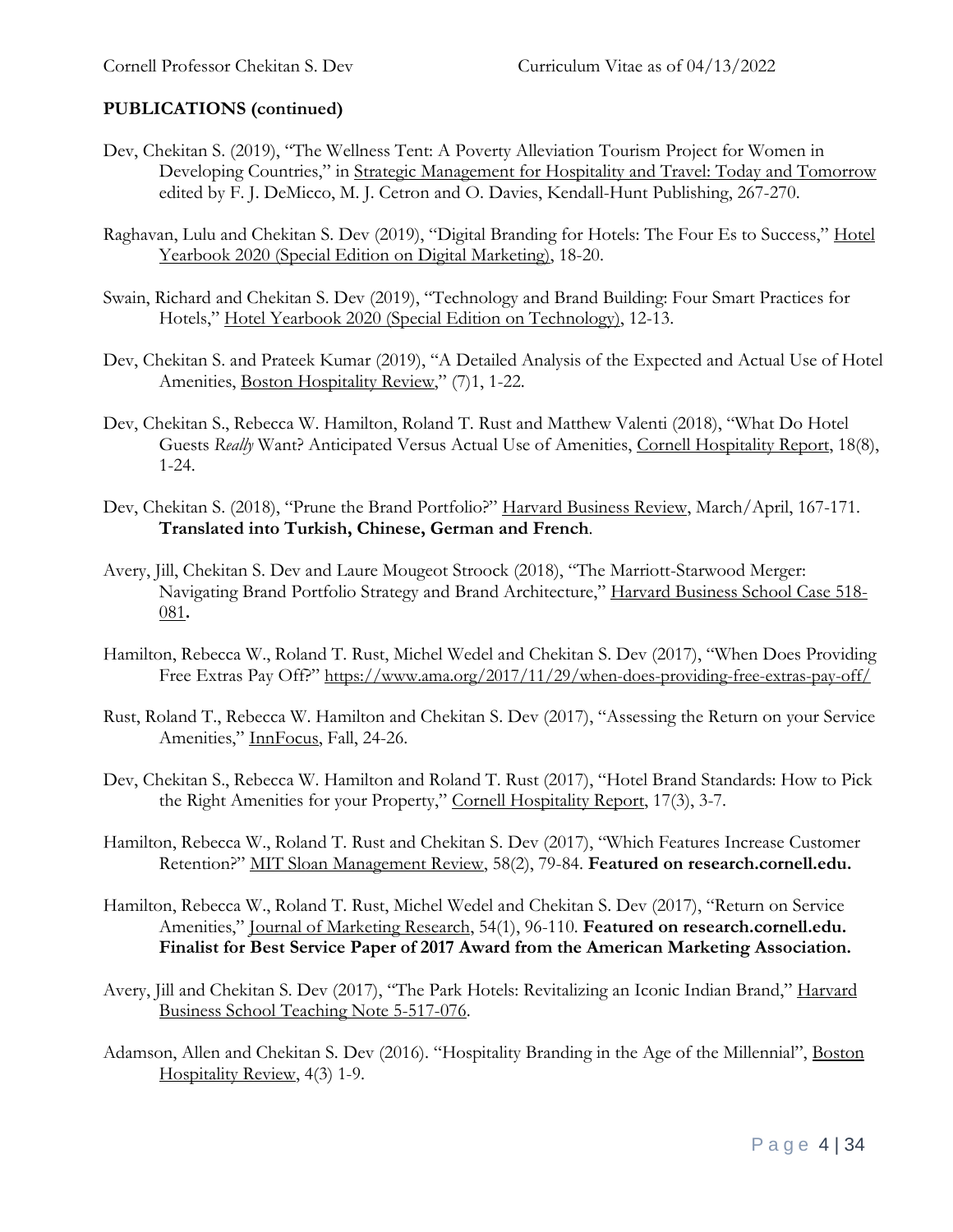- Dev, Chekitan S. and Peter O'Connor (2015), "Challenge the Middlemen?" Harvard Business Review, November/December, 119-123. **Translated into German.**
- Tsai, Yi-Lin, Chekitan S. Dev, and Pradeep Chintagunta (2015), "What's In A Brand Name? Assessing the Impact of Rebranding in the Hospitality Industry," Journal of Marketing Research, 52(6), 865-878. **Featured in Chicago Booth Review and on research.cornell.edu.**
- Dev, Chekitan S. (2015), "Hotel Brand Conversions: What Works and What Doesn't," Cornell Hospitality Report, 15(21), 3-11. **Received a 2016 Industry Relevance Award from Cornell Center for Hospitality Research. Featured on research.cornell.edu.**
- Singh, Amrik and Chekitan S. Dev (2015), "Winners and Losers during the Great Recession: The Positive Impact of Marketing Expenditures," Cornell Hospitality Quarterly, 56(4), 383-396.
- Dev, Chekitan S. and Don E. Schultz (2015), "From the Four Ps to the Four 'Why's'," Marketing News, September, 40-47.
- Dev, Chekitan S. Pradeep Chintagunta and Yi-Lin Tsai (2015), "Do Hotel Brand Names Really Matter?" Hotel Online,<https://www.hotel-online.com/do-brand-names-really-matter>
- Avery, Jill, Chekitan S. Dev, and Peter O'Connor (2015), "Accor: Strengthening the Brand with Digital Marketing," Harvard Business School Teaching Note 316-103.
- Avery, Jill, Chekitan S. Dev, and Peter O'Connor (2015), "Accor: Strengthening the Brand with Digital Marketing," Harvard Business School Case 315-138. **Rated bestseller by HBS in 2017, 2018, 2019; Overall Winner (Best Case Study) Award from The Case Center at Cranfield University, UK.**
- Dev, Chekitan S. (2014), "The Power of Branding," Hotelier, January-February, 11-15.
- Dev, Chekitan S., H. G. Parsa, Rahul A. Parsa & Milos Bujisic (2015), "Assessing Faculty Productivity by Research Impact: Introducing Dp2 Index," Journal of Teaching in Travel & Tourism, 15(2), 93-124.
- Applegate, Lynda, Chekitan S. Dev and Gabriele Piccoli (2014), "Atlantis Paradise Island Resort and Casino (B): Improving Performance with New Core Values," Harvard Business School Case 815-073.
- Dev, Chekitan S. and Kevin Lane Keller (2014), "Brand Revitalization," Cornell Hospitality Quarterly, 55(4), 334-341.
- Dev, Chekitan S. (2014), "Strategies for Successfully Managing Brand-Hotel Relationships," Cornell Hospitality Report, 14(14), July, 8 pages.
- Avery, Jill and Chekitan S. Dev (2014), "The Park Hotels: Revitalizing an Iconic Indian Brand," Harvard Business School Case 314-114.
- Dev, Chekitan S. (2014), "Hospitality Marketing and Branding Research: Insights From a Specific Service Context," in Handbook of Service Marketing Research edited by Roland Rust and Ming-Hui Huang, Edward Elgar Publishing, 527-556.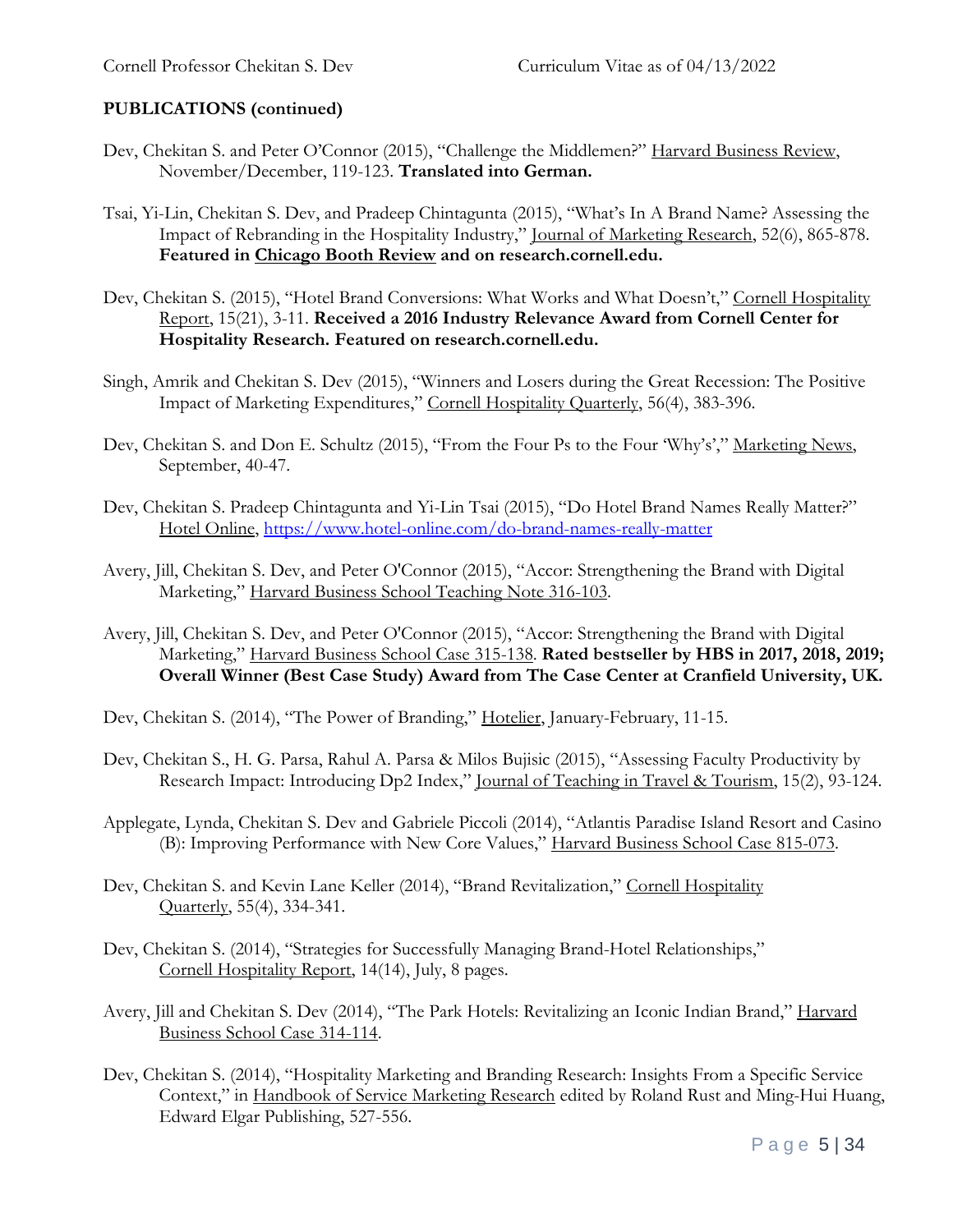- Applegate, Lynda, Chekitan S. Dev, Gabriele Piccoli and Arnold B. Peinado (2014), "Experience! The Finger Lakes: The Groupon Partnership Decision (B)," Harvard Business School Case 814-078.
- Singh, Amrik, Chekitan S. Dev, Robert Mandelbaum (2014), "A Flow-Through Analysis of the U.S. Lodging Industry During the Great Recession," International Journal of Contemporary Hospitality Management, 26(2), 205-224. **Received Highly Commended Paper Award from IJCHM editors.**
- Brown, James R., Anjala S. Kishen and Chekitan S. Dev (2014), "The Role of Ownership in Managing Interfirm Opportunism: A Dyadic Study," Journal of Marketing Channels, 21, 31-42.
- Bogan, Vicki L., David R. Just and Chekitan S. Dev (2013), "Team Gender Diversity and Investment Decision Making Behavior," Review of Behavioral Finance, 5(2), 134-152.
- Kimes, Sheryl E. and Chekitan S. Dev, (2013), "Hotel Daily Deals: Insights from Asian Consumers," Cornell Hospitality Report, 13(9), September, 15 pages.
- O'Neill, John W., Chekitan S. Dev and Hiromi Yaganisawa (2013), "Hotel Assets: An Analysis of Brand Attributes, Franchise Fees, Hotel Age and Performance," International Journal of the Built Environment and Asset Management, 1(2), 139-164.
- Applegate, Lynda, Chekitan S. Dev, Gabriele Piccoli and Arnold B. Peinado (2013), "Experience! The Finger Lakes: The Groupon Partnership Decision," Harvard Business School Case 814-010.
- Dev, Chekitan S. (2013), "Challenges in Contemporary Hospitality Branding," Cornell Hospitality Proceedings, 5(6), 14 pages.
- Dev, Chekitan S. (2013), "Defining the New Luxury: Perspectives from Industry Leaders," Boston Hospitality Review, 1(3), 22-25.
- Adamson, Allen and Chekitan S Dev (2013), "Can Carnival Recover From Damage To Its Brand?" Marketing Daily, April 12, New York: MediaPost.com.
- Dev, Chekitan S. (2012), Hospitality Branding, Ithaca, London: Cornell University Press, 192 pages. **Featured in Cornell Research: Imaginative Scholarship and Creativity, January 2014**.
- Piccoli, Gabriel and Chekitan S. Dev (2012), "Emerging Marketing Channels in Hospitality: A Global Study of Internet-Enabled Flash Sales and Private Sales," Cornell Hospitality Report, 12(5), 15 pages.
- Dev, Chekitan S. and Glenn Withiam (2012), "Branding Hospitality: Challenges, Opportunities and Best Practices," Cornell Hospitality Proceedings, 4(5), June.
- Schultz, Don E. and Chekitan Dev (2012), "Revisiting the Marketing Mix: The Apple Store experience typifies a new vision for marketing," Marketing Management, 21(2), 45-47.
- Dev, Chekitan S., Laura Winter Falk, and Laure Mougeot Stroock (2011), "To Groupon or Not To Groupon: A Tour Operator's Dilemma," Cornell Hospitality Report, 11(19), 15 pages.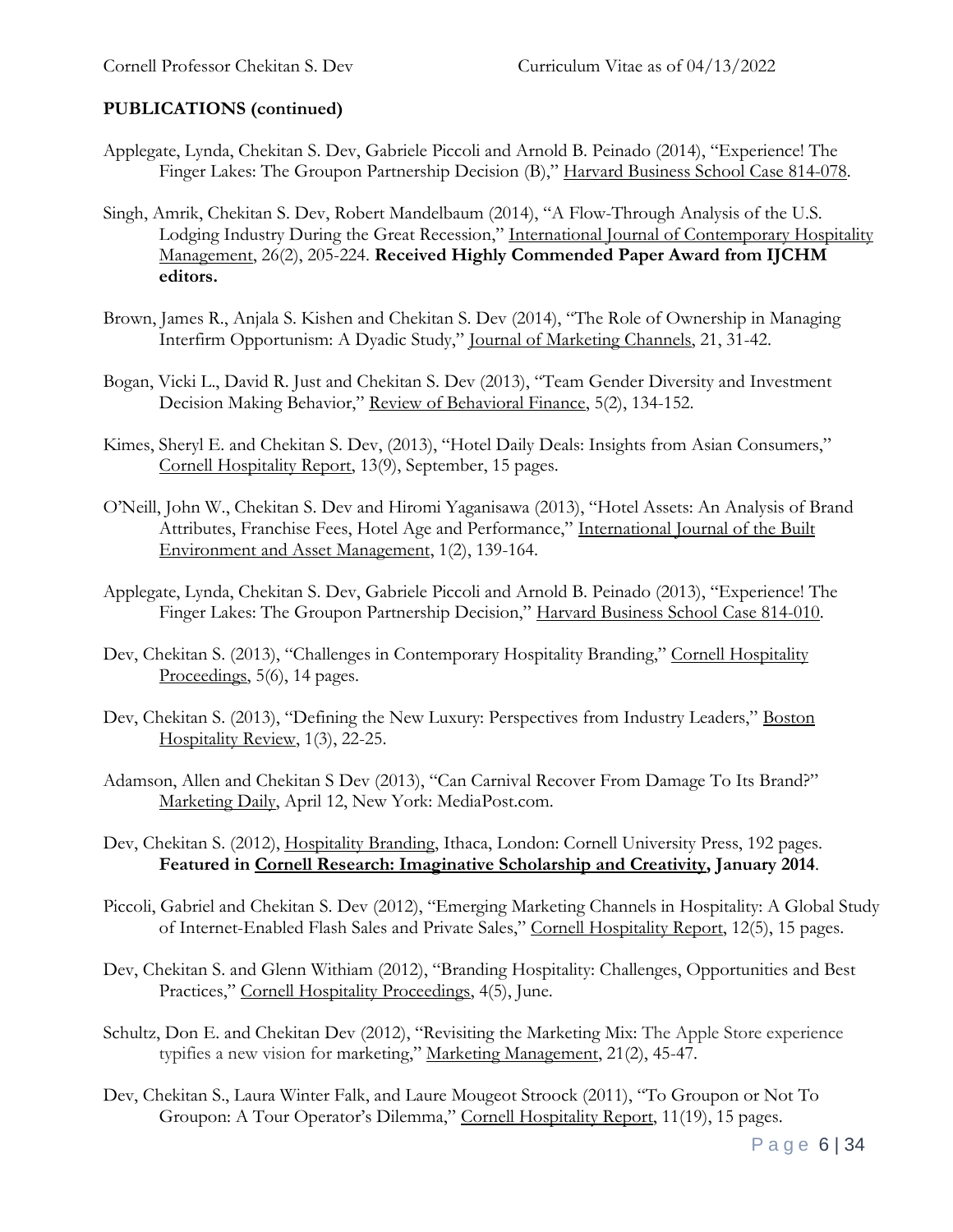- Dev, Chekitan S., Stephan Grzeskowiak, and James R. Brown (2011), "Opportunism in Brand Partnerships: Effects of Coercion and Relational Norms," Cornell Hospitality Quarterly, 52(4), 377-387.
- Dev, Chekitan S. and Glenn Withiam (2011), "Fresh Thinking About the Box," Cornell Hospitality Proceedings, 3(6), June.
- Sengupta, Aveek and Chekitan S. Dev (2011), "Service Innovation: Applying the 7-I Model to Improve Brand Positioning at the Taj Holiday Village Goa, India," Cornell Hospitality Quarterly, 52(1), 11-19. **Hospitality Research in Practice Award (Honorable Mention), Cornell Hospitality Research Summit, October 2010.**
- Dev, Chekitan S., John R. Bowen and John Buschman (2010), "Hospitality Marketing: A Retrospective Analysis (1960-2010) and Predictions (2010-2020)," Cornell Hospitality Quarterly, 51(4), 459-469.
- Dev, Chekitan S., John H. Thomas, John Buschman and Eric Anderson (2010), "Brand Rights and Hotel Management Agreements: Lessons from Ritz-Carlton Bali's Lawsuit Against The Ritz-Carlton Hotel Company," Cornell Hospitality Quarterly, 51(2), 215-230.
- Dev, Chekitan S., James R. Brown and Jody L. Crosno (2010), "Brand-Specific Investments, Intra-Brand Relationships and Performance in Hotel Firms," Cornell Hospitality Research Brief, 2(1), February, 3 pages.
- Dev, Chekitan S. (2009), "Branding Hotels," Cayuga Hospitality Review, 1(1).
- Zhou, Kevin Zheng, James R. Brown and Chekitan S. Dev (2009), "Balancing Market Orientation, Competitive Advantage, and Performance: A Demand-Based Perspective," Journal of Business Research, 62(11), 1063-1070.
- Brown, James R., Jody L. Crosno and Chekitan S. Dev (2009), "The Effects of Transaction-Specific Investments in Marketing Channels: The Moderating Role of Relational Norms," Journal of Marketing Theory and Practice, 17(4), 317-333.
- Dev Chekitan S. and William E. Barnett, (2009), "Marketing A Tourism Destination Brand in the Off Season on a Limited Budget," HSMAI Marketing Review, June, 28-33, 34.
- Dev, Chekitan S. and Elizabeth Blau (2009), "Crisis Creates Common-Sense Opportunities for Operators," Nation's Restaurant News, p 21 & 27. **Reprinted in Washington State's Restaurant Association Newsletter.**
- Dev, Chekitan S., Kevin Zheng Zhou, James R. Brown and Sanjeev Agarwal (2009), "Customer Orientation or Competitor Orientation: Which Marketing Strategy Has a Higher Payoff for Hotel Brands?" Cornell Hospitality Quarterly, 50 (1), 19-28. **Second Place, Best Paper Award for articles published in the Cornell Quarterly in 2009. Reprinted in Cornell Hotel School's Handbook of Applied Hospitality Strategy.**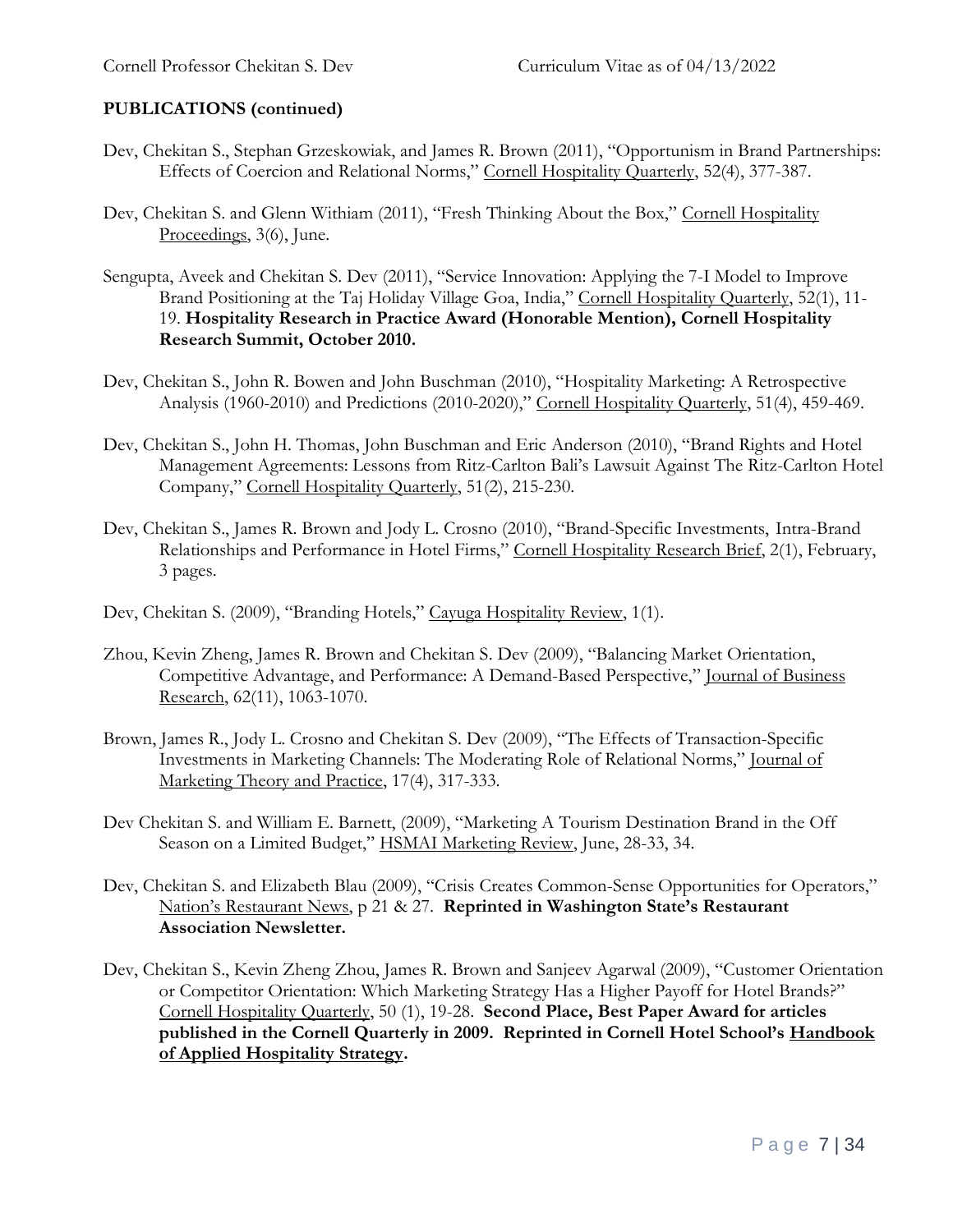- Brown, James R., Stephen Grzeskowiak and Chekitan S. Dev, (2009) "Using Influence Strategies to Reduce Marketing Channel Opportunism: The Moderating Effect of Relational Norms," Marketing Letters, 20 (2), 139-154.
- Applegate, Lynda, Gabriele Piccoli and Chekitan Dev (2008), "Hilton Hotels: Brand Differentiation through Customer Relationship Management," Harvard Business School Case 809-029. **Rated a "Most Popular" (bestseller) case by HBS based on number of cases sold worldwide.**
- Applegate, Lynda, Gabriele Piccoli and Chekitan Dev (2008), "Hilton Hotels: Brand Differentiation through Customer Relationship Management," Harvard Business School Teaching Note 809-030, Boston, MA: Harvard Business School Publishing.
- Dev, Chekitan S. (2008), "The Corporate Brand: Help or Hindrance?" Harvard Business Review, February, 49-53. **Translated into German and Spanish.**
- Dev, Chekitan S., Sanjeev Agarwal and Krishna Erramilli (2008), "Market Driven Hotel Brands: Linking Market Orientation, Innovation and Performance," FIU Review, 26(1), 1-9. **Lead Article.**
- Zhou, Kevin Zheng, Brown, James R., Chekitan S. Dev and Sanjeev Agarwal (2007), "The Effects of Customer and Competitor Orientations on Performance in Global Markets: A Contingency Analysis," Journal of International Business Studies 38, 308-319.
- Brown, James R. and Chekitan S. Dev, (2007) "The Performance Effects of Close Relationships in Marketing Channels: Norms, Specific Investments, and Opportunism," in Flexible Marketing in an Unpredictable World, Proceedings of the 36<sup>th</sup> Conference of the European Marketing Academy, (Reykjavik, Iceland: Reykjavik University), p. 106.
- Dev, Chekitan S. and Laure Mougeot Stroock (2007), "Rosewood Hotels and Resorts: Branding to Increase Customer Profitability and Lifetime Value," Harvard Business School Teaching Note 2088, Boston, MA: Harvard Business School Publishing.
- Dev, Chekitan S. and Laure Mougeot Stroock (2007), "Rosewood Hotels and Resorts: Branding to Increase Customer Profitability and Lifetime Value," Harvard Business Review Case 2087. **Rated a "Most Popular" (bestseller) case by HBS based on number of cases sold worldwide.**
- Dev, Chekitan S., James R. Brown and Kevin Zheng Zhou (2007), "Global Brand Expansion: How to Select a Market Entry Strategy," Cornell Quarterly, 48(1), 13-27.
- Frei, Frances, Chekitan S. Dev and Laure Mougeot Stroock (2007), "Westin Hotels and Resorts: Operations of a Lifestyle Experience," Harvard Business School Case 607-129. **Named a bestselling case by the European Case Clearing House in 2010.**
- Feickert, Julie, Rohit Verma, Gerhard Plaschka, and Chekitan S. Dev (2006), "Safeguarding Your Customers: The Guest's View of Hotel Security," Cornell Quarterly, 47(3), 224-244.
- Dev, Chekitan S. (2006), "Carnival Cruise Lines: Charting A New Brand Course," Cornell Quarterly, 47(3), 1-8. **Reprinted on Entrepreneur.com**.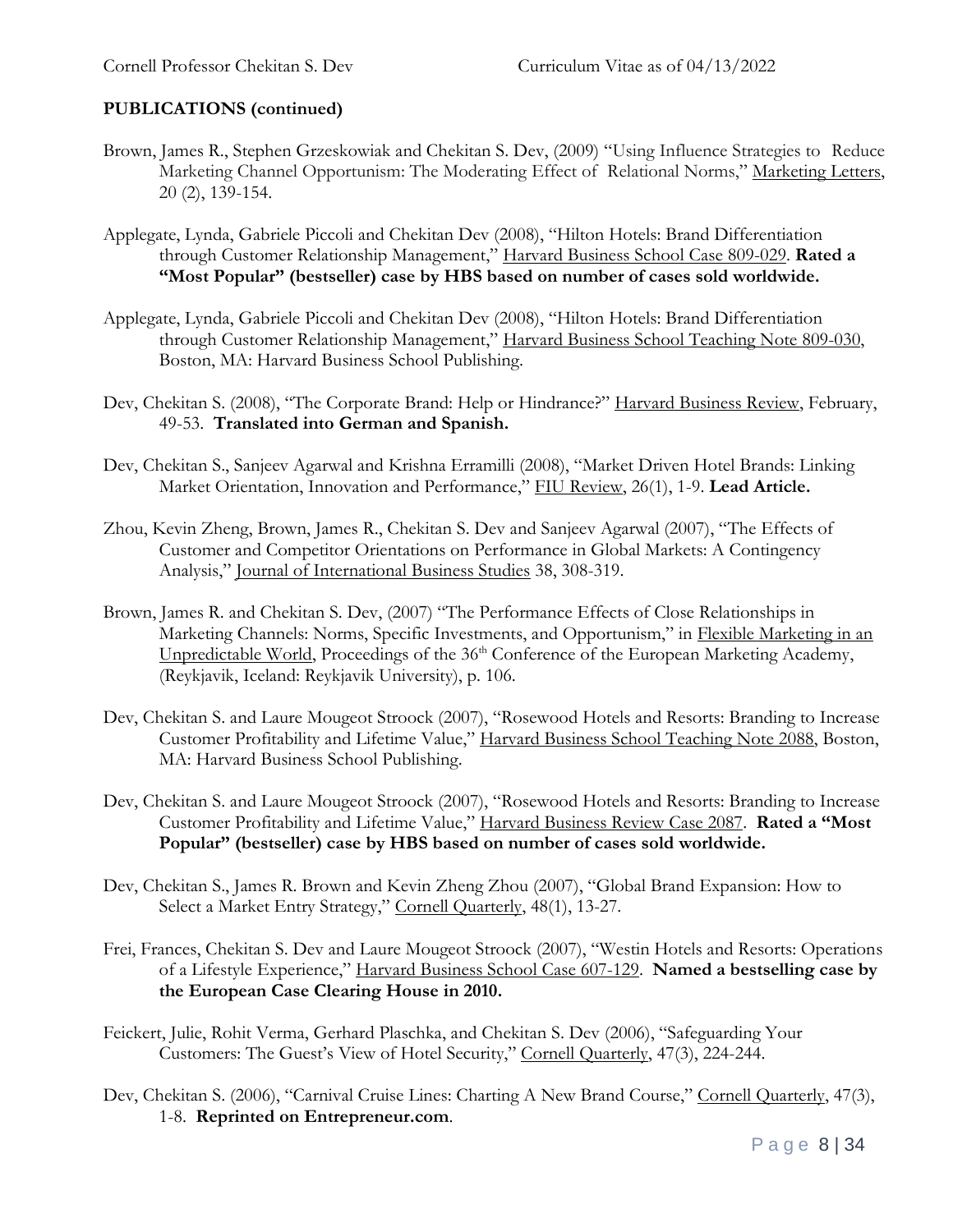- Victorino, Liana, Rohit Verma, Gerhard Plaschka and Chekitan Dev (2005), "Service Innovation and Customer Choices in the Hospitality Industry, Managing Service Quality, 15(6), 555-576. **Selected for inclusion in Emerald Publishing's Reading ListAssist.**
- Dev, Chekitan S. and Don E. Schultz (2005), "In the Mix," Marketing Management, 14(1), 18-24. **Reprinted in Market Leader (UK), summer 2005, pp.18-22.**
- Brown, James R., Stephen Grzeskowiak and Chekitan S. Dev, (2005) "The Safeguarding Role of Influence in Marketing Channels: The Moderating Effect of Relational Norms.**"** Proceedings of the World Marketing Conference, Muenster, Germany.
- Dev, Chekitan S. and Don E. Schultz (2005), "Simply SIVA," Marketing Management, 14(2), 36-41.
- Akerhielm, Peter, Chekitan S. Dev and Malcolm A. Noden (2003) Brand Europe: European Integration and Tourism Development," Cornell Quarterly, 44 (5&6): 88-93.
- Brown, James R., Chekitan S. Dev and Zheng Zhou (2003) "Broadening the Foreign Market Entry Mode Decision: Separating Ownership and Control," Journal of International Business Studies 34(5): 473.
- Agarwal, Sanjeev, M. Krishna Erramilli and Chekitan S. Dev (2003), "Market Orientation and Performance in Service Firms: Role of Innovation," Journal of Services Marketing, 17(1), 68-82.
- Salas, Tania and Chekitan S. Dev (2003), "Brands That Do Good Also Do Well," HSMAI Marketing Review, 20(3), 40-43.
- Susskind, Alex M., Mark A. Bonn and Chekitan S. Dev (2003), "To Look or Book: An Examination of Consumer's Apprehension Toward Internet Use," Journal of Travel Research, 41 (3), 256-264.
- Verma, Rohit, Gerhard Plaschka, Chekitan S. Dev and Amita Verma (2002), "What Today's Travelers Want When They Select a Hotel," HSMAI Marketing Review, Fall, 20-23.
- Dev, Chekitan S., M. Krishna Erramilli and Sanjeev Agarwal (2002), "Brands Across Borders: Choosing Between Franchising and Management Contracts for Entering International Markets," Cornell Quarterly, 43(6): 91-104. **Selected for inclusion in Multinational Enterprise Theory edited by John Daniels and Jeffrey Krug, 2007.**
- Jiang, Weizhong, Chekitan S. Dev and Vithala R. Rao (2002), "Brand Extension and Customer Loyalty: Evidence from the Lodging Industry," Cornell Quarterly, 43 (4): 5-16.
- Erramilli, M. Krishna, Sanjeev Agarwal and Chekitan S. Dev (2002), "Choice Between Non-Equity Entry Modes: An Organizational Capability Perspective," Journal of International Business Studies, 33 (2): 223-242.
- Prasad, Keshav, and Chekitan S. Dev (2002), "Model Estimates Financial Impact of Guest Satisfaction," Hotel & Motel Management, August, 23.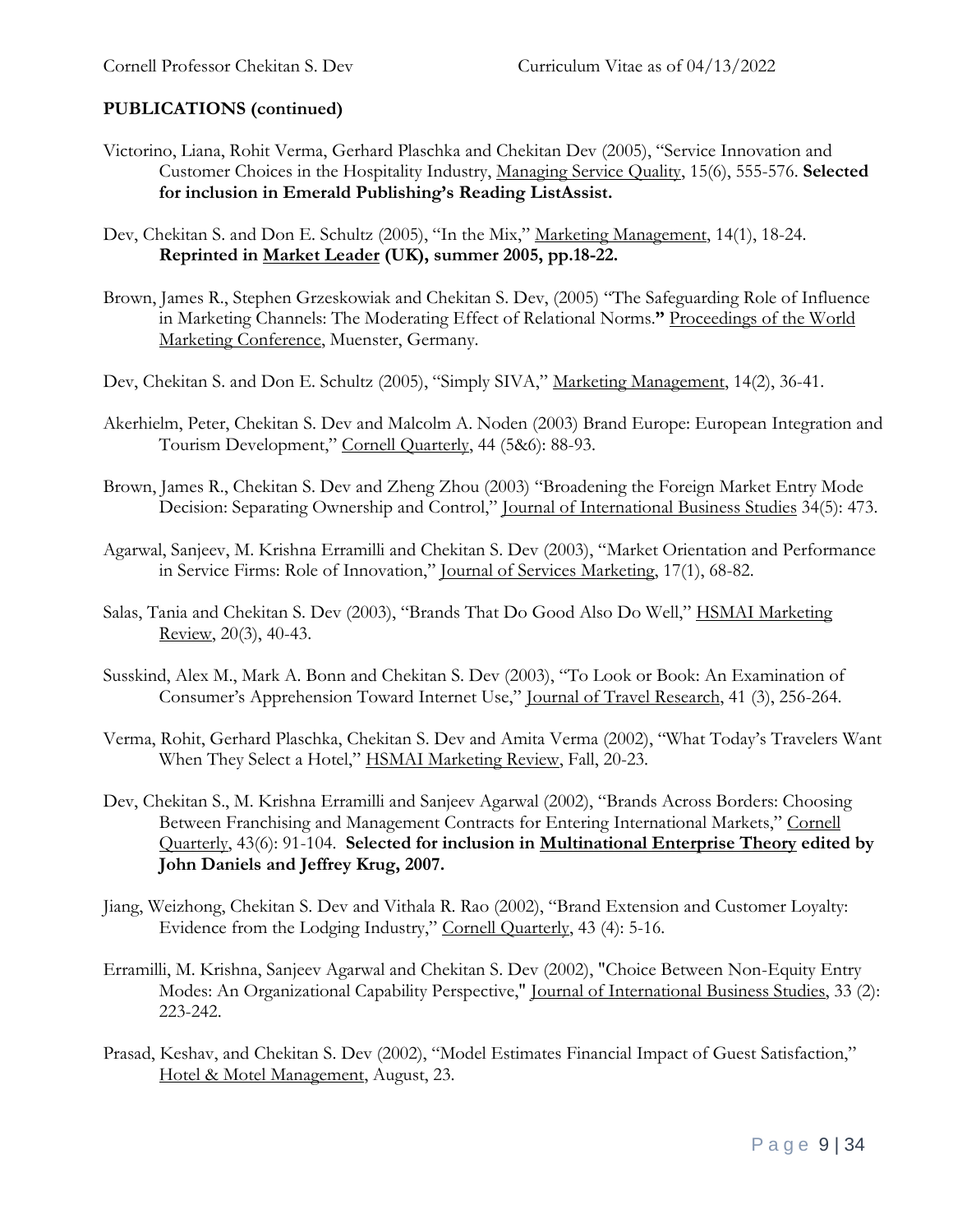- Sinha, Praveen, Chekitan S. Dev and Tania Salas (2002), "The Relationship Between Corporate Social Responsibility and Profitability of Hospitality Firms: Do Firms That Do Good Also Do Well?" Cornell Center for Hospitality Research Working Paper, January.
- Dev, Chekitan S. (2000), "Cyberbranding," Business 2.0, August, 131.
- Gruner, Axel, and Chekitan S. Dev (2000), "Globale Marketing Trends und seine Auswirkungen auf die Hotellerie (Global Marketing Trends and their Influence on the Hospitality Industry)," Tourismus Jahrbuch (Yearbook of Tourism), Munich: FBV Medien-Verlags GmbH, 140-153.
- Dev, Chekitan S., James R. Brown and Dong-Jin Lee (2000), "Managing Marketing Relationships: Making Sure Everyone Plays on the Team," Cornell Quarterly, 41(4), 10-20.
- Prasad, Keshav and Chekitan S. Dev (2000) "Managing Hotel Brand Equity: A Customer-centric Framework for Assessing Performance," Cornell Quarterly, 41(3), 22-31.
- Dev, Chekitan and Michael D. Olsen (2000) "Marketing the Caribbean in the 21<sup>st</sup> Century: A Stakeholder Study," HSMAI Marketing Review, 17(1), 46-49.
- Brown, James B., Chekitan S. Dev and Zheng Zhou (2000), "Foreign Market Entry Modes in the Hotel Industry: Toward a Deeper Understanding," in Jaqueline Pels and David W. Stewart (eds.), Marketing in a Global Economy, Chicago: American Marketing Association, 116-117.
- Brown, James R. and Chekitan S. Dev (2000), "Improving Productivity in a Service Business: Evidence from the Hotel Industry," Journal of Service Research, 2(4), 339-354.
- Brown, James R., Chekitan S. Dev and Dong-Jin Lee (2000), "Managing Marketing Channel Opportunism: The Efficacy of Alternative Governance Mechanisms," Journal of Marketing, 64(2), 51-65. Received the 2001 Cornell Hotel School Faculty Research Award (2<sup>nd</sup> prize) and the 2001 W. **Bradford Wiley Memorial Research Award from CHRIE.**
- Dev, Chekitan and Michael D. Olsen (2000) "Marketing Challenges in the Next Decade," Cornell Quarterly, 41(1), 41-47. **Reprinted in Hotel & Restaurant (South Africa), June 2000, 3-9.**
- Brown, James R. and Chekitan S. Dev (1999) "Looking Beyond RevPAR: Productivity Consequences of Hotel Strategies," Cornell Quarterly, 40(2), 23-33. **Reprinted in Cornell Hotel School's Handbook of Applied Hospitality Strategy.**
- Dev, Chekitan (1998), "The Revolution in Marketing Rules: From Mass Marketing to One-to-One," IH & RA Annual World Congress Report, Paris, France: The International Hotel & Restaurant Association.
- Brown, James R., and Chekitan S. Dev, (1997), "The Franchisor-Franchisee Relationship: A Key to Franchise Performance," Cornell Quarterly, 38(6), 30-38. **Selected for inclusion in Cornell University Research Highlights Annual Report 1997-1998.**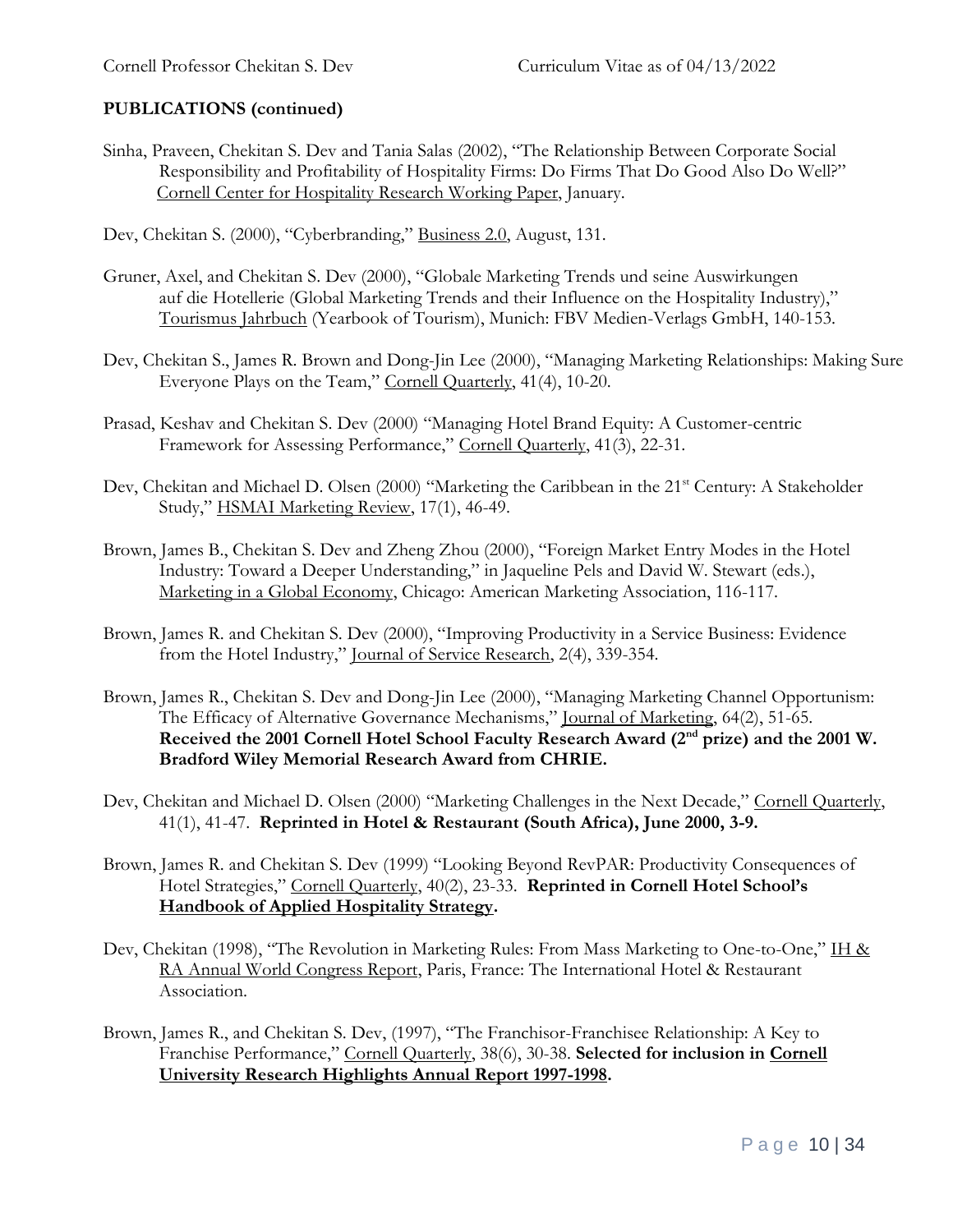- Klein, Saul and Chekitan S. Dev (1997), "Partner Selection in Market-Driven Strategic Alliances," South African Journal of Business Management, 28(3), 97-104.
- Li, Mingfang and Chekitan S. Dev (1997), "Organization-Environment Relations: A Multidisciplinary Integration and Some Propositions," International Journal of Management, 14(1), 3-12.
- Dev, Chekitan S., Saul Klein and Reed A. Fisher, (1996), "A Market-Based Approach for Partner Selection in Marketing Alliances," Journal of Travel Research, 35(1), 11-17.
- Brown, James R., Chekitan S. Dev, John R. O'Malley and Dong-Jin Lee (1996), "Strategic Orientation: Its Impact on Relational Exchange in a Service Channel," Marketing Theory and Applications, Volume 7, Edward A. Blair and Wagner A. Kamakura (eds.), American Marketing Association: Chicago, IL, 333-339.
- Dev, Chekitan S., and James R. Brown (1995), "Measuring Environmental Uncertainty," International Review of Retail, Distribution and Consumer Research, 5(2), 219-247.
- Dev, Chekitan S., Michael S. Morgan and Stowe Shoemaker (1995), "A Positioning Analysis of Hotel Brands Based on Travel Manager Perceptions," Cornell Quarterly, 36(6), 48-55. **Selected for inclusion in T. Baum and R. Mudambi (eds.), Economic and Management Methods for Tourism and Hospitality Research, (1999) London: John Wiley, 85-97.**
- Dev, Chekitan S. and Saul Klein (1995), "Partner Selection in Market-Driven Strategic Alliances," Enhancing Knowledge Development in Marketing, Volume 6, Barbara B. Stern and George M. Zinkhan (eds.), American Marketing Association: Chicago, IL, 561-562.
- Brown, James R. and Chekitan S. Dev (1994), "Power and conflict in strategic marketing alliances: the moderating impact of relational norms and dependence," Cornell Center for Hospitality Research, Working Paper A94-019.
- Morgan, Michael S., and Chekitan S. Dev (1994b), "An Empirical Study of Brand Switching for a Retail Service," Journal of Retailing, 70(3), 267-282.
- Morgan, Michael S., and Chekitan S. Dev (1994a), "Defining Competitive Sets of Hotel Brands Through Analysis of Customer Brand Switching," Journal of Hospitality and Leisure Marketing, 2(2), 57-91.
- Dev, Chekitan S., and Saul Klein (1993), "Strategic Alliances in the Hotel Industry," Cornell Quarterly, 34(1), 42-45.
- Dev, Chekitan S. (1993), "Diez Principios de Mercadotecnia Hotelera (Ten Principles of Hotel Marketing)," Alta Hoteleria (Mexico), 3(13), 16-19.
- Ross, Barbara-Jean, Chekitan S. Dev and Kathleen M. Dennison (1993), "Carnival Cruise Lines," in Strategic Management Cases, D.W. Grigsby and M.J. Stahl (eds.), Boston, MA: PWS-Kent Publishing, 251-267. With Teaching Note.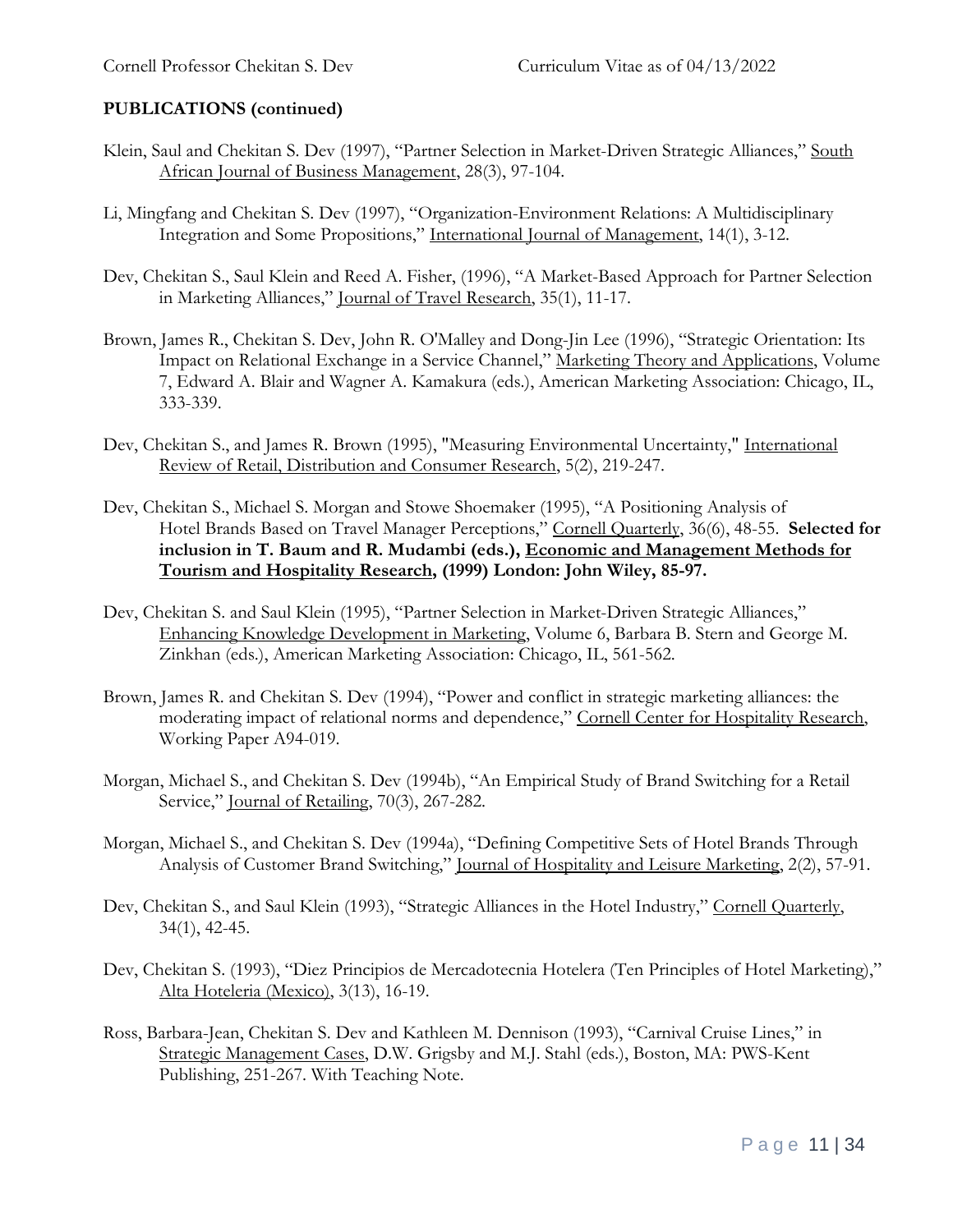- Murthy, BVSAN and Chekitan S. Dev (1993), "Average Daily Rate," VNR's Encyclopedia of Hospitality and Tourism, Mahmood Khan, Michael Olsen and Turgut Var (eds.), New York:Van Nostrand Reinhold, 447-452.
- Cunningham, Mark W., and Chekitan S. Dev (1992), "Strategic Marketing: A Lodging End Run," Cornell Quarterly, 33(4), 36-43. **Reprinted in Alimentos y Bebidas (Peru), 4(24), 1996, 34-39.**
- Dev, Chekitan S. (1991), "Experimenting with Experiential Learning," Cornell Undergraduate Education,  $4(1)$ ,  $4-6$ .
- Dev, Chekitan S., and James R. Brown (1991), "Franchising and Other Operating Arrangements in the Lodging Industry: A Strategic Comparison," Hospitality Research Journal, 14(3), 23-42. **Received the 1992 Van Nostrand Reinhold Research Award "in recognition of superior original published research in the hospitality field."**
- Dev, Chekitan S., and Bernard D. Ellis (1991), "Guest Histories: An Untapped Service Resource," Cornell Quarterly, 32 (2), 29-37. **Selected for inclusion in Information Systems for Managers, C.A. Dykman and C.R. Ruthstrom (eds.), St. Paul, MN: West Publishing, 1992, 67-71.**
- Dev, Chekitan S., and Robert C. Lewis (1991), "Ten Steps for Marketing Hotel F&B Outlets," Cornell Quarterly, 32(2), 24-25.
- Dev, Chekitan S., and James R. Brown (1990), "Marketing Strategy, Vertical Structure, and Performance in the Lodging Industry: A Contingency Approach," International Journal of Hospitality Management, 9(3), 269-282.
- Dev, Chekitan S. (1990a), "Measuring the Value of Experiential Learning," Cornell Quarterly, 31(2), 105-107.
- Dev, Chekitan S. (1990b), "Marketing Practices of Hotel Chains," Cornell Quarterly, 31(3), 54-63. **Selected for inclusion in Alta Hoteleria (Mexico), 3(17), 1994, 21-28; and Hotel Management Operations, D.G. Rutherford (ed.), NY: Van Nostrand Reinhold, 1994, 254-264.**
- Dev, Chekitan S., and Al Glanzberg (1990), "Serving the Individual Traveler: 'Biki' Oberoi," Cornell Quarterly, 31(2), 15-18.
- Dev, Chekitan S., Eliza C. Tse and Joseph J. West (Eds.) (1990), Strategic Management in the Hospitality Industry, a special issue of the International Journal of Hospitality Management, 9(3), 173-289.
- Akerhielm, Peter, Chekitan S. Dev and Malcolm A. Noden (1990), "Europe 1992: Neglecting the Tourism Opportunity," Cornell Quarterly, 31(1), 104-111. **Selected as a best article published in the Cornell Quarterly for the 1990-2000 period.**
- Stein, Timothy J., Chekitan S. Dev and Mary H. Tabacchi (1990), "Spas: Redefining the Market," Cornell Quarterly, 30(4), 46-52.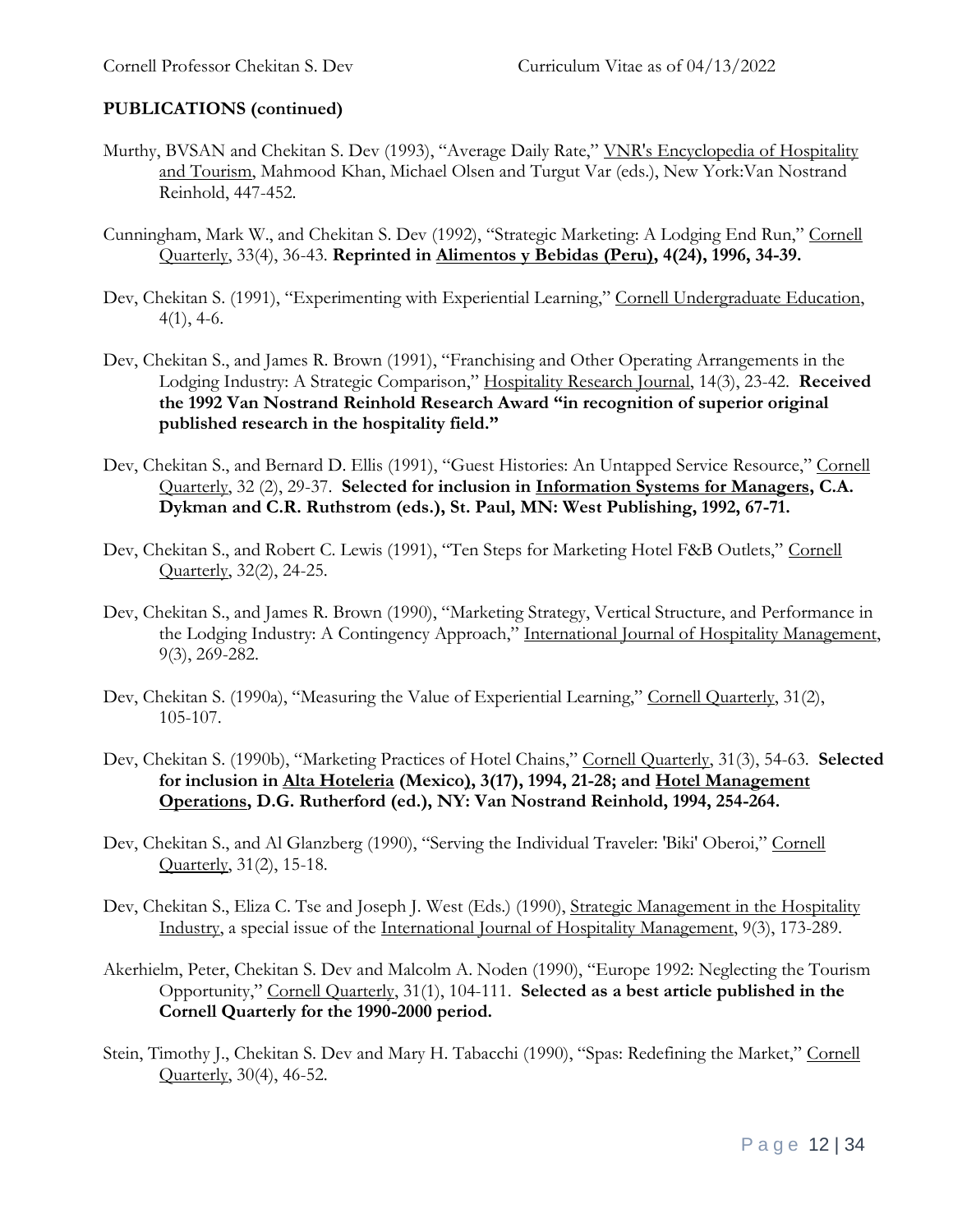- Chandrasekar, Venkat and Chekitan S. Dev, (1989), "A Framework for Analyzing Technology and Structure in the Lodging Industry," International Journal of Hospitality Management, (8)3, 237-245.
- Dev, Chekitan S. (1989), "Operating Environment and Strategy: The Profitable Connection," Cornell Quarterly, 30(2), 9-13. **Reviewed by James L. Coen (1990) in National Productivity Review, 9(2), 239-240.**
- Dev, Chekitan S. and Samir Kuckreja (1989), "Tourism in India: Growth and Opportunity," Cornell Quarterly, 30(2), 71-75.
- Dev, Chekitan S. and James R. Brown (1989), "Franchising and Other Operating Arrangements in the Lodging Industry: A Strategic Comparison," in James R. Brown (ed.), Society of Franchising Conference Proceedings, Lincoln, NE: International Center for Franchise Studies, 78-111.
- Dev, Chekitan S. and Janet E. Hubbard (1989), "A Strategic Analysis of the Lodging Industry," Cornell Quarterly, 30(1), 19-23.
- Dev, Chekitan S. and Michael D. Olsen (1989b), "Applying Role Theory in Developing a Framework for the Management of Customer Interactions in Hospitality Businesses," International Journal of Hospitality Management, 8(1), 19-33.
- Dev, Chekitan S. and Michael D. Olsen (1989a), "Environmental Uncertainty, Business Strategy, and Financial Performance: An Empirical Study of the Lodging Industry," Hospitality Research Journal, 3(2), 171-186.

Kuckreja, Samir and Chekitan S. Dev (1989), "New Delhi's Luxury Hotels," Cornell Quarterly, 30(2), 76-80.

- Lewis, Robert C., and Chekitan S. Dev (1989), Instructor's Manual for Cases in Hospitality Marketing and Management, New York, NY: John Wiley, 182 pages.
- Dev, Chekitan S. and Larry D. Alexander (1988), "McDonald's Corporation," in Cases in Strategic Management, A.J. Strickland and A.A. Thompson (eds.), Plano, TX: Business Publications, 162-181. With Teaching Note.
- Adu-Kwansa, Francis, Chekitan S. Dev, Nor Khomar Ishak, Mary Kay Meyer, Michael D. Olsen, Regina Robichaud, Nazimudeen Saleem and Joseph J. West (1986), "An Analysis of Major Trends and Their Impact Potential Affecting the Hospitality Industry as Identified by the Method of Content Analysis," CHRIE Annual Conference Proceedings, 168-190.
- Dev, Chekitan S. (1986), "Major Trends in Marketing Management in the Hospitality Industry," in Virginia Hotel/Motel Facts and Figures Newsletter, Richmond, VA: Virginia Hotel and Motel Association.
- Olsen, Michael D., and Chekitan S. Dev (1986), "Training for Service--A Conceptual Approach," Proceedings of the International Training and Personnel Conference for the Hotel and Catering Industry, London, UK, 59-68.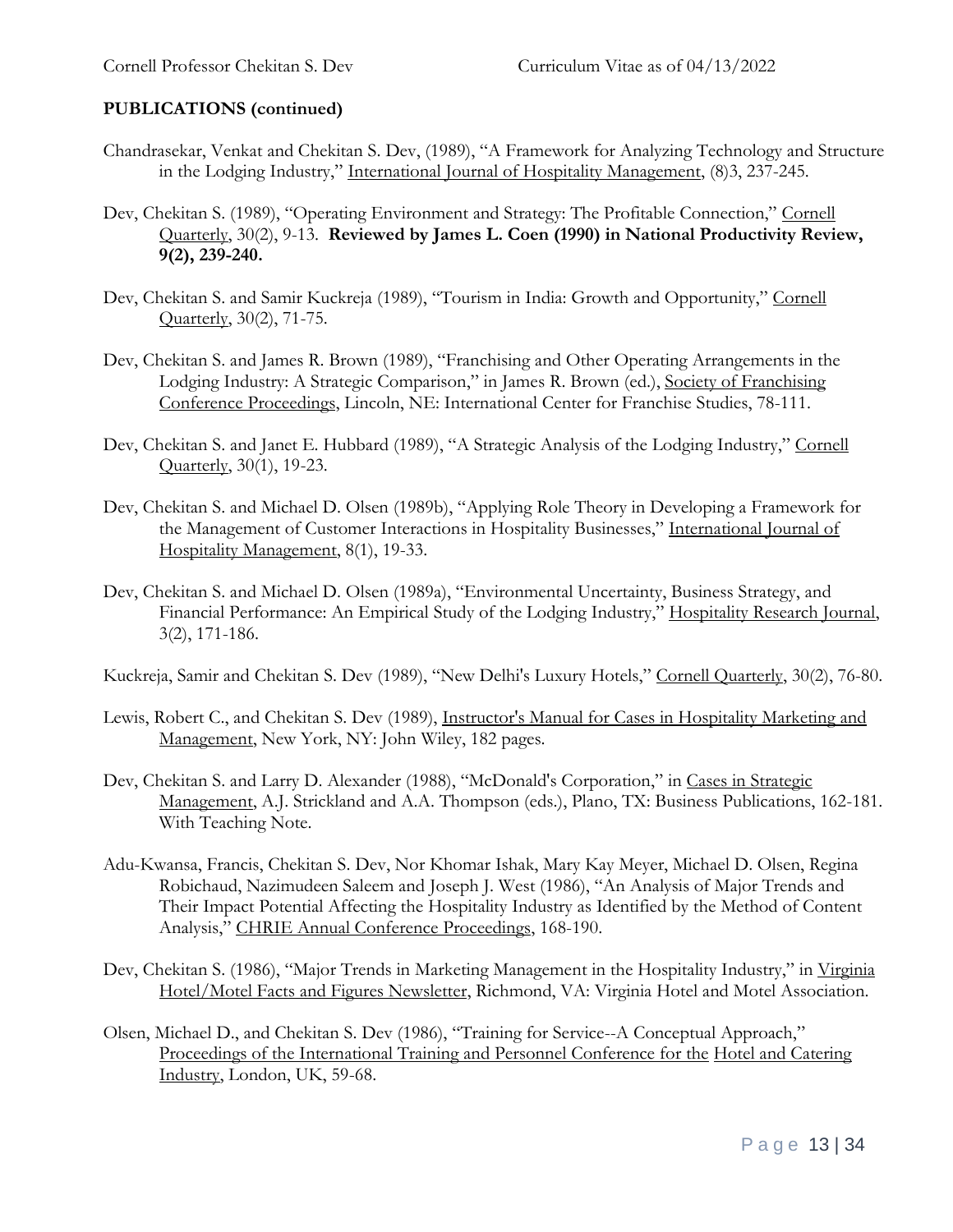### **PRESENTATIONS**

"International Business and International Development," Cornell SC Johnson College of Business Panel, panelist, March 2022.

"Diversity, Equity and Inclusion," Hotel Ezra Cornell Panel, panel moderator, February 2022.

"Marketing and Strategy: How To," AstraZeneca, Regional Marketing Group, Chicago, IL, December 2021.

"Global Hospitality Trends and Best Practices," Cornell Hotel General Managers Program, January and June 2021.

"Hospitality Brand Innovation," Cornell Hotel School Professional Development Program, February 2021.

"Hospitality Leadership in a VUCA World," Hotel GMs Guild India, **Keynote Address**, June 2021.

"The Impact of Third-Party Customer Acquisition Channels on Customer Relationships: Online Travel Agents (OTAs) in the Hotel Industry," European Marketing Association Conference, Madrid, Spain, May 2021 (with A. Leszkiewicz, presenter, S. Sunder, and V. Kumar); Interactive Marketing Research Conference, London, UK, October-November, 2020 (with A. Leszkiewicz, presenter, S. Sunder, and V. Kumar); INFORMS Society for Marketing Science (ISMS) 41<sup>st</sup> Annual ISMS Marketing Science Conference, Rome, Italy, June 2019. (with S. Sunder, A. Leszkiewicz, presenter, and V. Kumar)

"Future of Travel Tourism and Hospitality Industry: The Way Forward," Federation of Indian Chambers of Commerce and Industry, **Distinguished Speaker**, Keynote Address, October 2020.

"Challenges in Contemporary Hospitality Branding," EdukCircle International Convention on Tourism and Hospitality, October 2020.

"WTF (What The Future): Travel," Ipsos Travel Panel, panelist, June 2020.

"The Effects of Sharing Economy Firms on Traditional Markets: A Study of The Lodging Industry," INFORMS Society for Marketing Science (ISMS) 42nd Annual Marketing Science Conference, Duke University, June 2020. (with Y.L. Tsai, presenter, and P. C. Chintagunta)

"Rebirth of Hospitality, Travel and Tourism," Creatives Around the World, panelist, May 2020.

"Luxury Travel in The New World," MilesAhead Panel, panelist, May 2020.

"Marketing In A Crisis: What Should Hotels Do?" Leading Hotels of the World and Independent Lodging Congress, March 2020.

"Do Dual-Branded Hotels Outperform Single-Branded Hotels?" Cornell Center for Hospitality Research Advisory Board Meeting, November 2019. (with E. Steiner, presenter)

"Hospitality Branding Research," NYU J.M. Tisch Center of Hospitality, New York, NY, October 2019.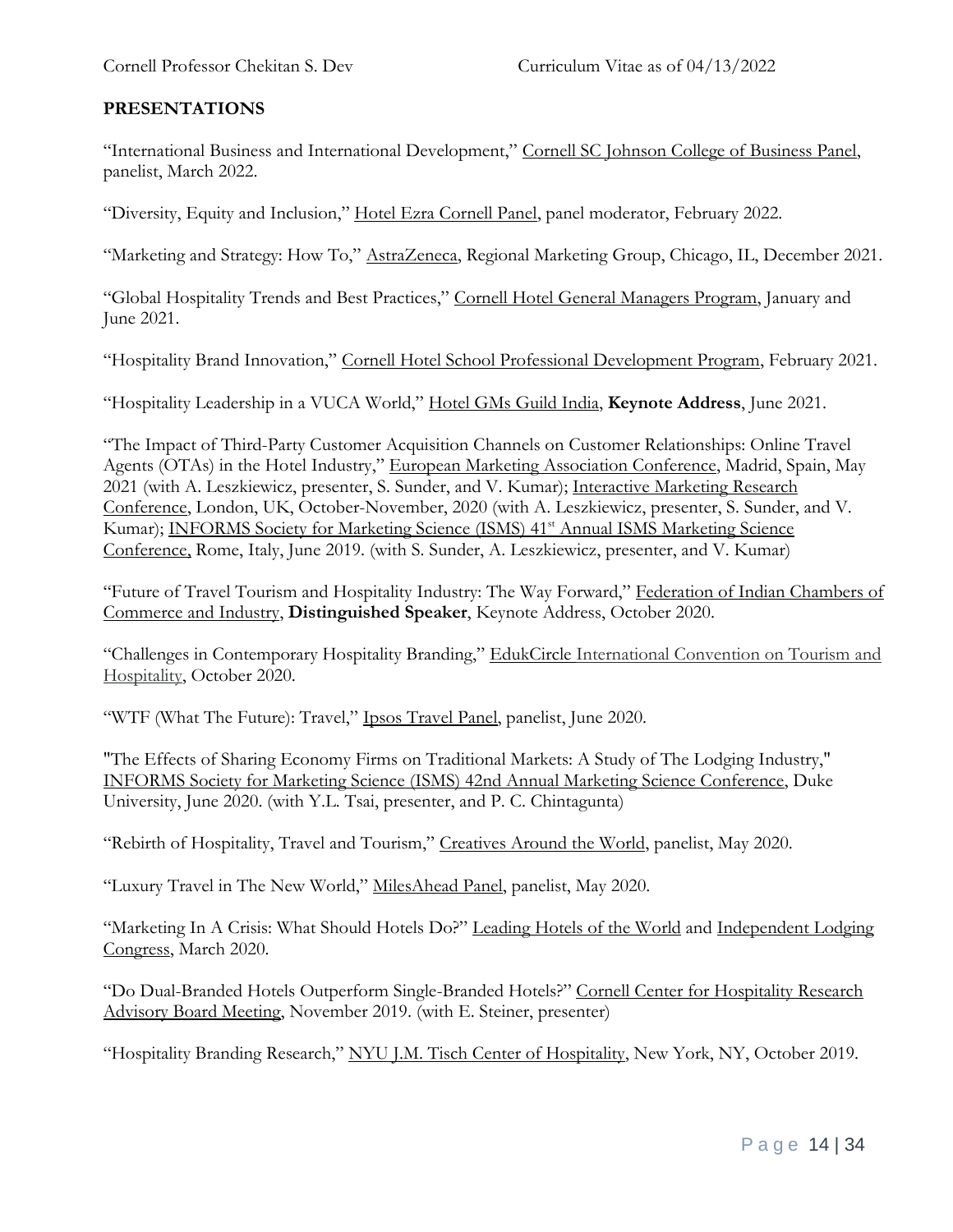"Global Trends: Profit from Change," **Keynote**; "Women in Leadership Panel," panel moderator; "Food & Beverage: Trends and Innovations Panel," panel moderator; Global Hospitality Conclave, New Delhi, India, October 2019.

"5 Secrets of Successful Personal Branding," Cornell Insider, posted on YouTube, June 2019.

"Brand Management: Analysis and Application," Cornell Hotel School General Managers Program, January 2018, June 2018, January 2019.

"Strategic Hospitality Marketing," Sands China Strategic International Leadership Programme, Ithaca, NY, October 2017, October 2018.

"Consumer and Mega Trends," Ascend Hotel Collection (Choice Hotels International) Owners Meeting, **Keynote Address**, Detroit, MI, November 2017.

"Strategy," Hilton Leadership Experience, McLean, VA, November 2017.

"Brand Loyalty Program Management: Practical and Profitable Insights from New Research," Cornell Hospitality Research Summit, Ithaca, NY, October 2017. (with N. Brodsky and S. Sunder)

"Disruption: Lessons from Hospitality," American Seniors Housing Association Executive Board Meeting, **Keynote Address**, Chicago, IL, September 2017.

"The Loyalty Paradox," Taj Hotels US Advisory Board Meeting, San Francisco, CA, August 2017.

"Take Your Events to New Heights with Strategic Planning," Professional Convention Management Association, Educational Conference, New York, New York, June 2017.

"Teaching With Case Studies," Cornell Center for Teaching Excellence, 7th Annual Celebration of Teaching Excellence, Ithaca, NY, January 2017.

"Experience Branding," Cornell Center for Hospitality Research, Experience Design Roundtable, panel moderator, Ithaca, NY, October 2016.

"Global Hospitality Marketing Trends: Profit from Change," Greater Toronto Hotel Association, Leadership Development Program, Humber College, Toronto, Canada, April 2016, March 2017.

"Millennials: Who They Are, What They Want, and How to Win Them Over!" Morgans Hotel Group, General Managers Program, New York City, February 2016.

"Soft Brands: Brilliant or Bubble?" Independent Lodging Congress Panel, panelist, New York City, October 2015.

"Global Hospitality Branding Research," Michigan State University School of Hospitality Business, Hilton Lecture Series XXV, **Featured Presenter**, East Lansing, MI, September 2014; Florida Gulf Coast University, Invited Faculty Seminar, Ft. Myers, FL, February 2015.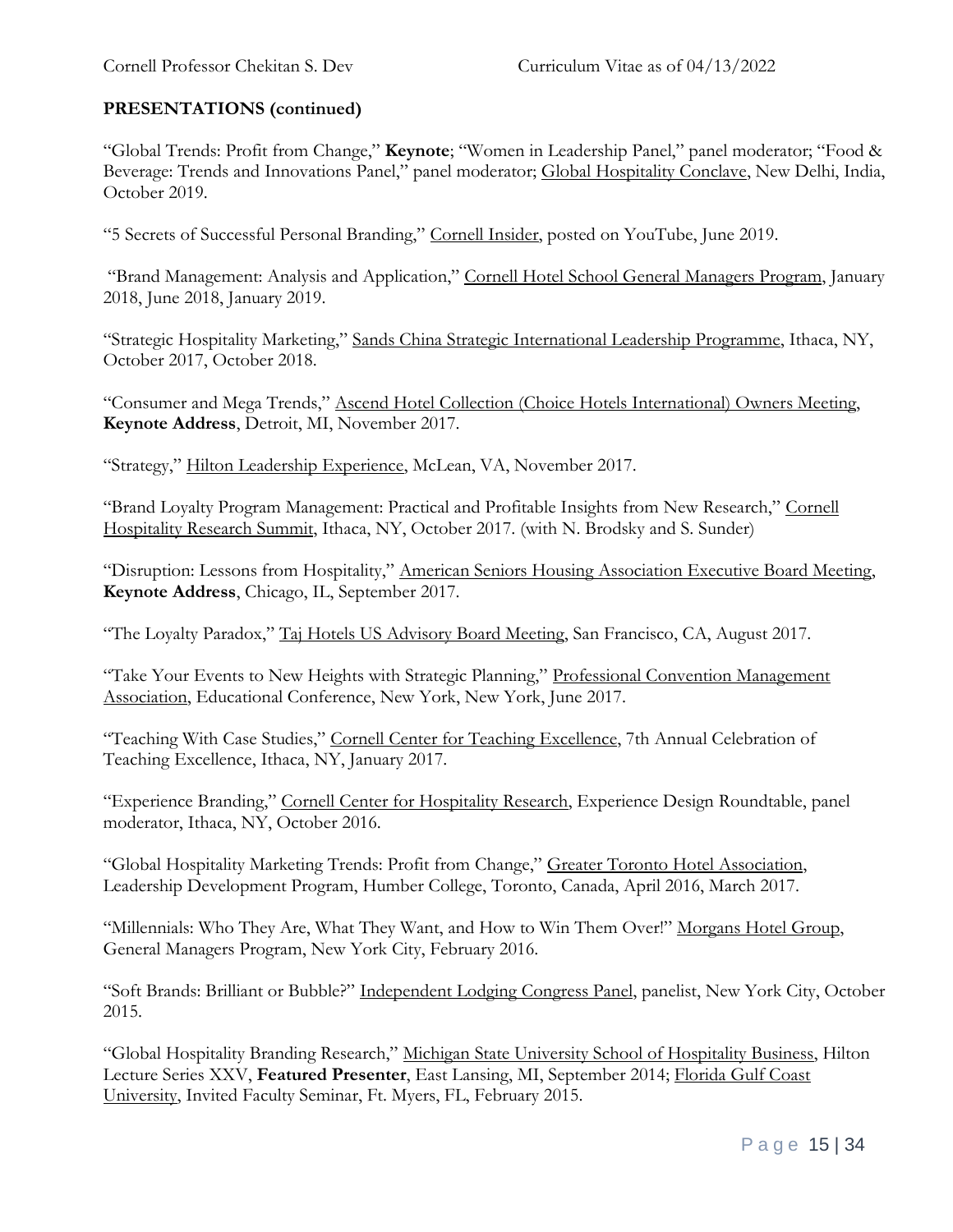"Taking a Project from Idea to Publication" and "Future of Branding Research in Hospitality," Virginia Tech Pamplin College of Business, Blacksburg, VA, September 2015.

"Growing the Service Brand" Oxford University Said Business School, Corporate Reputation Symposium, September 2014 (presented by M. Huang); The Service Science Section of INFORMS, San Francisco, CA, November 2014 (presented by M. Huang), **Best Paper Award (runner-up)**; Frontiers in Service Conference, San Jose, CA, July 2015 (with M.H. Huang, presenter).

"What Is A Brand Worth? An Interdisciplinary Research Odyssey," 3<sup>rd</sup> Interdisciplinary Tourism Research Conference, Kadir Has University, Istanbul, Turkey, June 2014.

"The 21st Century Guest: Who She Is, What She Wants and How To Win Her Over!" **Keynote Speech**, University of Antwerp, Hotel Marketing Conference, Antwerp, Belgium, March 2014.

"Return on Service Amenities," University of Pennsylvania Wharton School, Marketing Faculty Research Seminar, Philadelphia, January 2013 (presented by R. Rust); Marketing Science Conference, Istanbul, Turkey, July 2013 (presented by R. Rust); INFORMS, Minneapolis, MN, October 2013 (presented by R. Rust); Society for Consumer Psychology, Miami, FL, March 2014 (presented by R. Hamilton); Frontiers in Service Conference, Miami, FL, June 2014 (presented by R. Rust).

"Challenges of Web Marketing for the Hospitality and Tourism Industries" (**Keynote Address**) and "Marketing Trends and Best Practices for the Hospitality and Tourism Industries," (Workshop), Be-Wizard Digital Marketing Conference, Rimini, Italy, March 2014.

"Tourism and Hospitality in India," Harvard India Conference Panel, panel moderator, Harvard University, Cambridge, MA, February 2014.

"Global Hospitality Trends," "Global Hospitality Best Practices" and "Strategic Planning," LUX\* Resorts, Mauritius, January 2014.

"Strategic Planning," Veling Hospitality, Mauritius, January 2014.

"Challenges in Contemporary Hospitality Branding," Unisource Strategic Branding Conference, Toronto, Canada, November 2013.

"Strategic Planning," Veling Aviation, Mauritius, July 2013.

"Building Brands with New Media," **Keynote Address**, 3rd Hoteliers' Conclave, Hotel Association of India, New Delhi, India, May 2013.

"Hospitality Marketing and Branding Research: Insights From a Specific Service Context," University of Delaware, **Lerner Distinguished Lecture**, Newark, Delaware, March 2013.

"Global Hospitality MegaTrends," MexHIC, HVS Hotel Investment Conference, Mexico City, February 2013.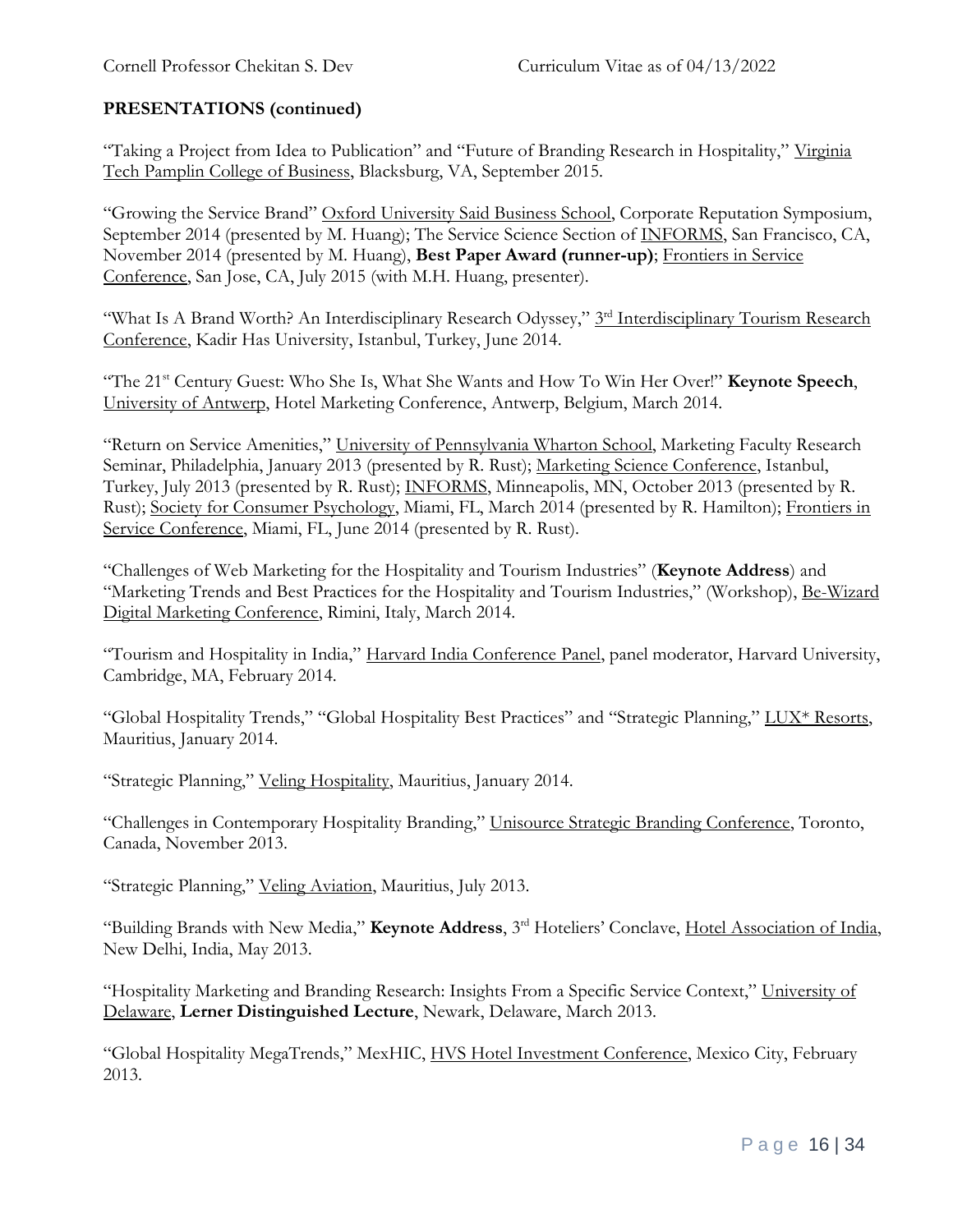"Marketing for Entrepreneurs" Entrepreneurship Bootcamp for Veterans with Disabilities, Cornell University, Ithaca, NY, October 2012, October 2013, October 2014, October 2015, October 2016.

"Global Trends and Best Practices," The Park Hotels, New Delhi, India, August 2011.

"Global Trends and Best Practices," Accor Hotels India, Gurgaon, India, August 2011.

"Strategic Action Planning," Oberoi Hotels & Resorts, Mumbai, India, August 2011.

"Brand Strategy" and "Global Trends and Best Practices," Leela Palaces, Hotels and Resorts, Mumbai, India, August 2011.

"Global Trends and Best Practices," Taj Hotels, Resorts and Palaces, Mumbai, India, July 2011.

"What Is A Brand Worth?" Cornell Hospitality Brand Management Roundtable, Ithaca, NY, May 2011.

"Brand Value Study," Cornell Center for Hospitality Research, Advisory Board Meeting, Ithaca, NY, April 2011.

"Global Hospitality Trends and Best Practices," Rotana Hotels & Resorts, Abu Dhabi, January 2011.

"Strategic Marketing," Abu Dhabi Tourism Association, Abu Dhabi, January 2011; International Tourism Association, Zagreb, Croatia, December 2010.

"Global Hospitality Trends and Best Practices," Oberoi Hotels & Resorts, Gurgaon, India, November 2010.

"Total Brand Strategy," The Park Hotels, Hyderabad, India, November 2010.

"Brand Integrity: Enhancing Your Most Valuable Asset," Quaker Steak & Lube Annual Franchise Conference, Opening Address, Las Vegas, NV, October 2010.

"Brand Management: Practical and Profitable Insights From Two Decades of Research (1990-2010)," Cornell Hospitality Research Summit, Ithaca, NY, October 2010.

"Marketing Planning for Luxury Hotels and Resorts," Leading Hotels of the World, Global Webinar, September 2010, March-April 2015.

"Marketing Planning," Finger Lakes Tourism Association, Ithaca, NY, September 2009.

"Restaurant Trends: Insights from the Las Vegas Experience," Hotel Ezra Cornell, Panel Moderator, Ithaca, NY, April 2009.

"Global Hospitality Trends: Profit from Change," European Hospitality Technology Conference, **Keynote Address**, Amsterdam, Holland, February 2009.

Page 17 | 34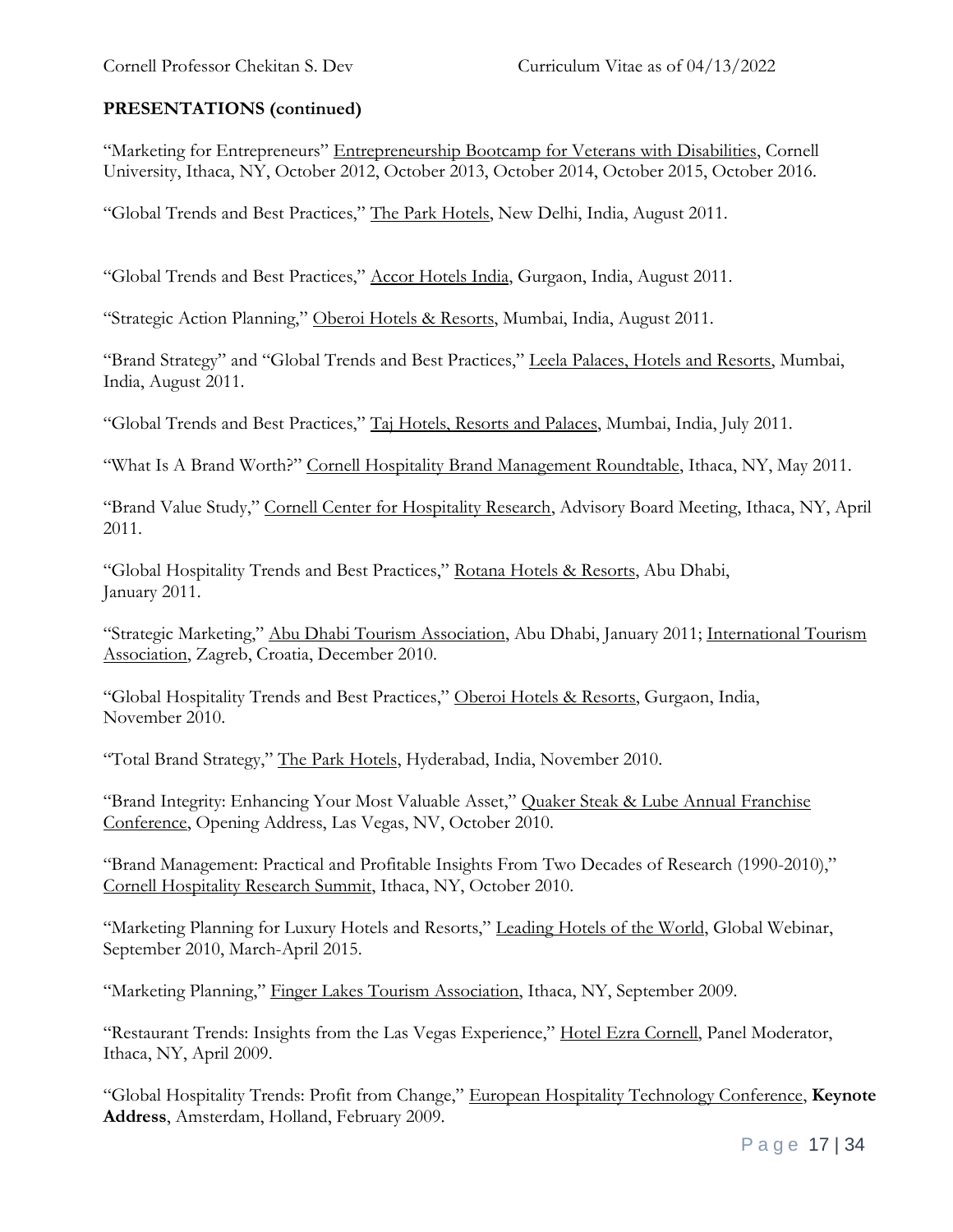"Millennials: Who They Are, What They Want, and How To Win Them Over!" European Hospitality Technology Conference, **Keynote Address**, Amsterdam, Holland, February 2009.

"How Can Hospitals Take Advantage of Hospitality Best Practices to Improve Patient Satisfaction and Loyalty?" Council on Hotel, Restaurant and Institutional Education, Annual Graduate Research Conference, Las Vegas, NV, January 2009. (with N. Khairuddin, presenter, M. Yeo, J. Areas, J. Buschman, and J. J. West)

"Can the Application of Hospitality Service Quality Practices Improve Client Retention Rates in Substance Abuse Outpatient Clinics?" Council on Hotel, Restaurant and Institutional Education (CHRIE), Annual Graduate Research Conference, Las Vegas, NV, January 2009. (with J. Buschman, presenter J. J. West, E. Wagner, and B. Hayden)

"Global Hospitality Marketing Trends: Profit From Change," Cayuga Hospitality Associates Annual Conference, Williamsburg, Virginia, November 2008.

"Global Food & Beverage Trends," Latin American Food & Beverage Summit, **Keynote Address**, Mexico City, October 2008.

"Managing Opportunism in Marketing Channels: The Role of Vertical Integration," Erin Anderson B2B Research Conference, University of Pennsylvania, Wharton School of Business, Philadelphia, PA, October 2008. (with J. R. Brown, presenter)

"Lodging Management Research: What I Have Learned and Why It Matters," Faculty Research Seminar, University of Denver, Daniels College of Business, Denver, CO, September 2008.

"Brand Management Research: What I Have Learned and Why It Matters," Cayuga Hospitality Associates, Annual Conference, Williamsburg, Virginia, November 2007

"Global Food and Beverage Trends," Jumeirah Hotels & Resorts Global Food and Beverage Conference, Keynote Address, Dubai, UAE, September 2007.

"Tourism MegaTrends," sponsored by Finger Lakes Tourism Alliance, Cornell Institute for European Studies, Tompkins County Convention and Visitors Bureau, and the EU Commission to the U.S.A., Ithaca, NY, May 2007.

"Global Hospitality Trends," Möevenpick Hotels & Resorts Global Annual Sales and Marketing Conference, **Keynote Address**, Amsterdam, Holland, January 2007.

"The Performance Effects of Close Relationships in Marketing Channels: Norms, Specific Investments, and Opportunism," 36th Conference of the European Marketing Academy, (Reykjavik: Reykjavik University, Iceland), 2007. (with J. R. Brown, presenter)

"Conducting Quality Research: In Search of Theory Building for Hospitality," Florida International University, Faculty Research Seminar, Miami, FL, October 2006.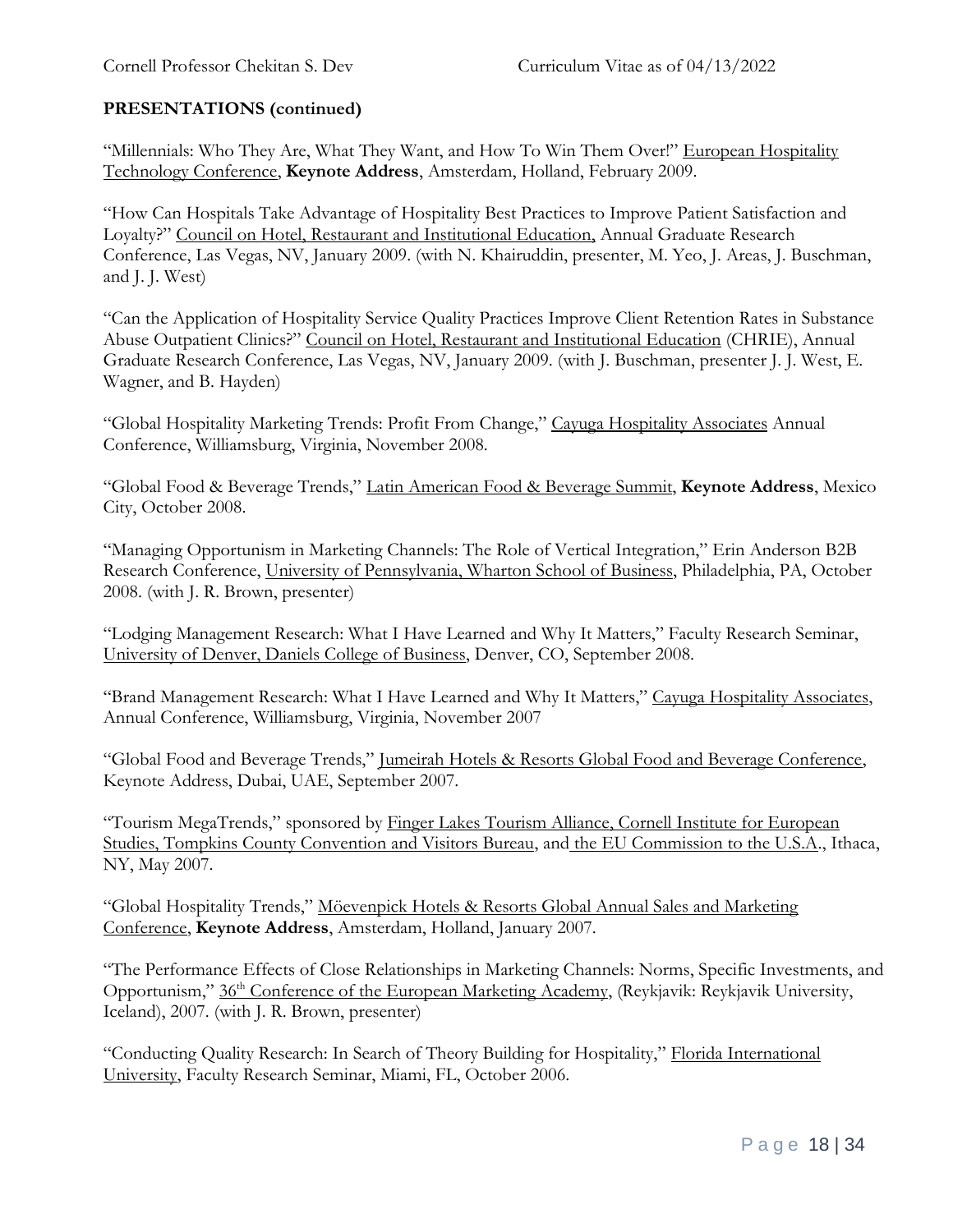"Tech-Innovations & Loyalty Programs in Hospitality Services: Do Customers Care?" Frontiers in Services Conference, Tempe, Arizona, October 2005. (with R. Verma, G. Plaschka and L. Victorino, presenter)

"Conducting Quality Research: In Search of Theory Building for Hospitality," CHRIE Conference, Las Vegas, NV, July 2005.

"Tourism MegaTrends" (Keynote Address) and "The 21<sup>st</sup> Century Tourist" (Presentation), Aruba Hospitality and Tourism Conference, Oranjestad, Aruba, April 2005.

"Global Restaurant Trends," InterContinental Hotels Group, F&B Council Meeting, Las Vegas, NV, March 2005.

"The Safeguarding Role of Influence in Marketing Channels: The Moderating Effect of Relational Norms," World Marketing Congress, Meunster, Germany, February 2005. (with J. R. Brown and S. Grzeskowiak, presenters)

"Within-Informant Bias in Marketing Research," American Marketing Association Winter Educators Conference, San Antonio, TX, February 2005. (by J. R. Brown, A. Kishen, and P. Kachroo)

"Global Hospitality Trends: Profit from The Big Picture," Walt Disney World, Resort Leadership Team Meeting, Orlando, FL. January 2005.

"Understanding New Value Drivers for Hospitality Services," Academy of Management Annual Conference, Seattle, WA, August 2003. (with R. Verma, presenter, G. Plaschka, and A. Verma)

"Brand Integrity," International Association of Holiday Inns Owners Conferences, Atlanta, GA; Secaucus, NJ; Chicago, IL; San Francisco, CA; April-May, 2003.

"The 21st Century Resort Guest," Walt Disney World, Resort Leadership Team Meeting, Orlando, FL. January 2003.

"The Hotel Industry: Battle of the Brands," Harvard Business School, Marketing Faculty Research Seminar, Cambridge, MA, September 2002. (with K. Prasad)

"Trends in the Restaurant Industry: Profit from Change," Restaurant Summit, New York, September 2002.

"Industry Analysis and Marketing Fundamentals," Johnson Graduate School of Management, LEAD Summer Business Institute at Cornell University, Ithaca, NY, July 2002.

"Defining New Value Drivers in Hospitality Services," Frontiers in Services Conference, Maastricht, Netherlands, June 27-29, 2002. (with R. Verma, A. Verma and G. Plaschka, presenter)

"The 21<sup>st</sup> Century Visitor," Keynote Address, Tompkins County Tourism Summit, Ithaca, New York, 2001.

"Branding and the Vacation Ownership Industry," American Resort Development Association Research Conference, Session Moderator, Ithaca, NY, Fall 2000.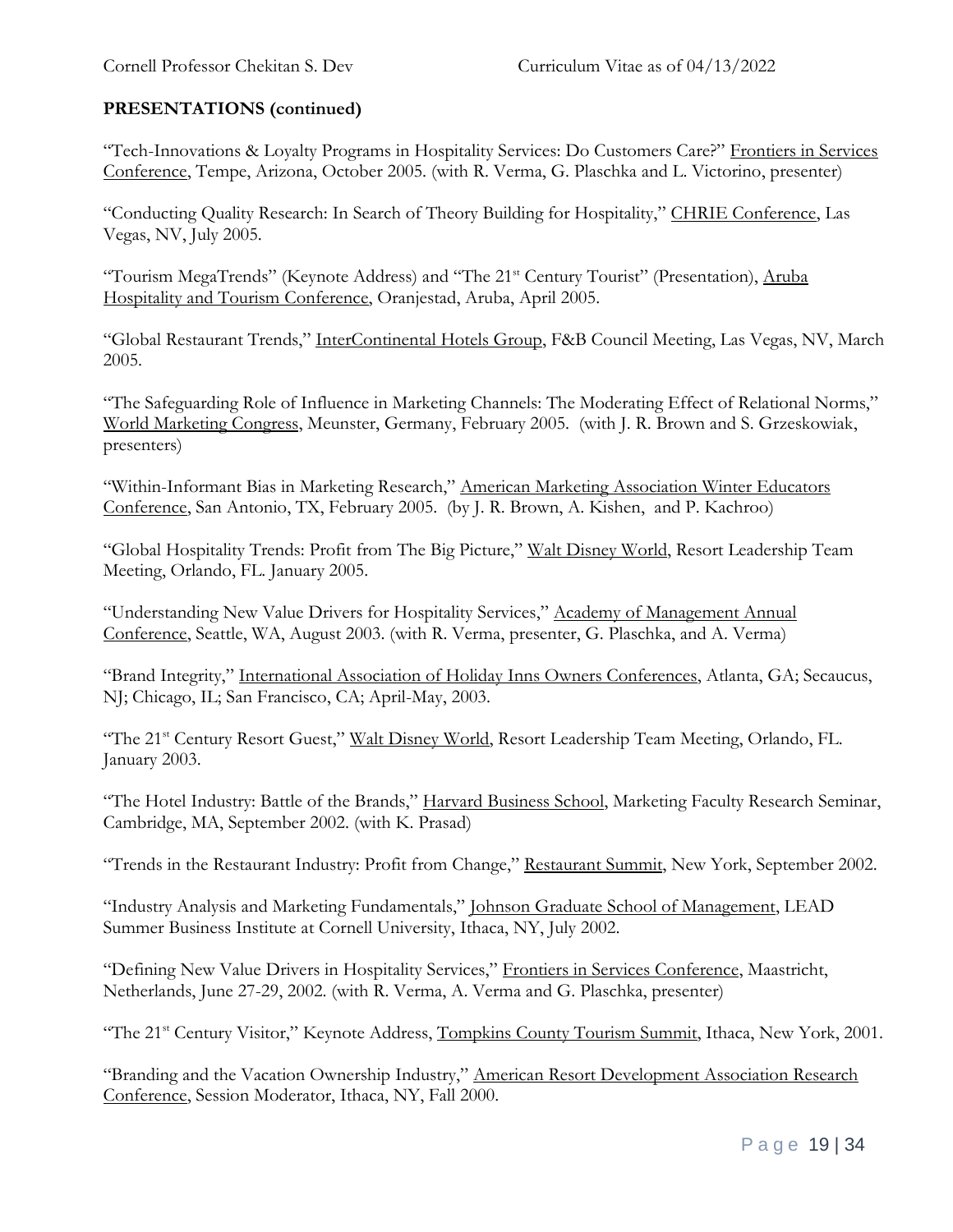"Determinants of Performance in Service Firms: A Comparison of Hotels in MDCs and LDCs" American Marketing Association Conference, Chicago, IL, August 2000. (with S. Agarwal and M. K. Erramilli, presenter).

"Foreign Market Entry Modes in the Hotel Industry: Toward a Deeper Understanding," American Marketing Association International Conference, Buenos Aires, Argentina, July 2000. (with J. R. Brown and K.Z. Zhou, presenter)

"Guerilla Marketing for Hotels" and "Lifetime Value of the Customer," European Hotel Managers Association Conference, Frankfurt, Germany, November 1999.

"The Growing Complexity of Customer Relationships," Cornell Hotel Society, Chapter Meeting, Washington D.C., November 1999.

"Strategies for the New Millenium," International Hotel & Restaurant Association Annual Congress, Durban, South Africa, October 1999. (with M. D. Olsen)

"Marketing the Caribbean in the 21<sup>st</sup> Century," Caribbean Hotel Industry Conference, Nassau, Bahamas, June 1999. (with M. Olsen)

"7 Marketing Strategies for Surviving and Succeeding in the New Millenium," National Restaurant Association Conference, Chicago, IL, May 1999.

"One to One: Marketing in the Interactive Age," International Hotel & Restaurant Association Annual Congress, **Keynote Address**, Manila, Philippines, October 1998.

"Creative Problem Solving," Association of Greek Tourist Enterprises Conference, Athens, Greece, February 1998. (with T. Simons)

"Visions of the Future," Hospitality Sales & Marketing Association International Annual Conference, Atlanta, GA, March 1997.

"Strategies For The Next Millennium," Cornell Hospitality Strategy Conference, Fort Lauderdale, FL, March 1997.

"Hospitality Partnering: Servicing Customers' Needs," Cornell Hospitality Strategy Conference, Fort Lauderdale, FL, March 1997 (with T. Storey).

"Marketing in the Year 2000 and Beyond," International Hotel & Restaurant Association Annual Congress, October 1996, Mexico City.

"Strategic Alliances," University of Buckingham School of Business, U.K., March 1996.

"Global Marketing Trends in Hospitality and Tourism," Canisius College, Statler Hotel Management Program, Buffalo, NY, November 1996, 1995.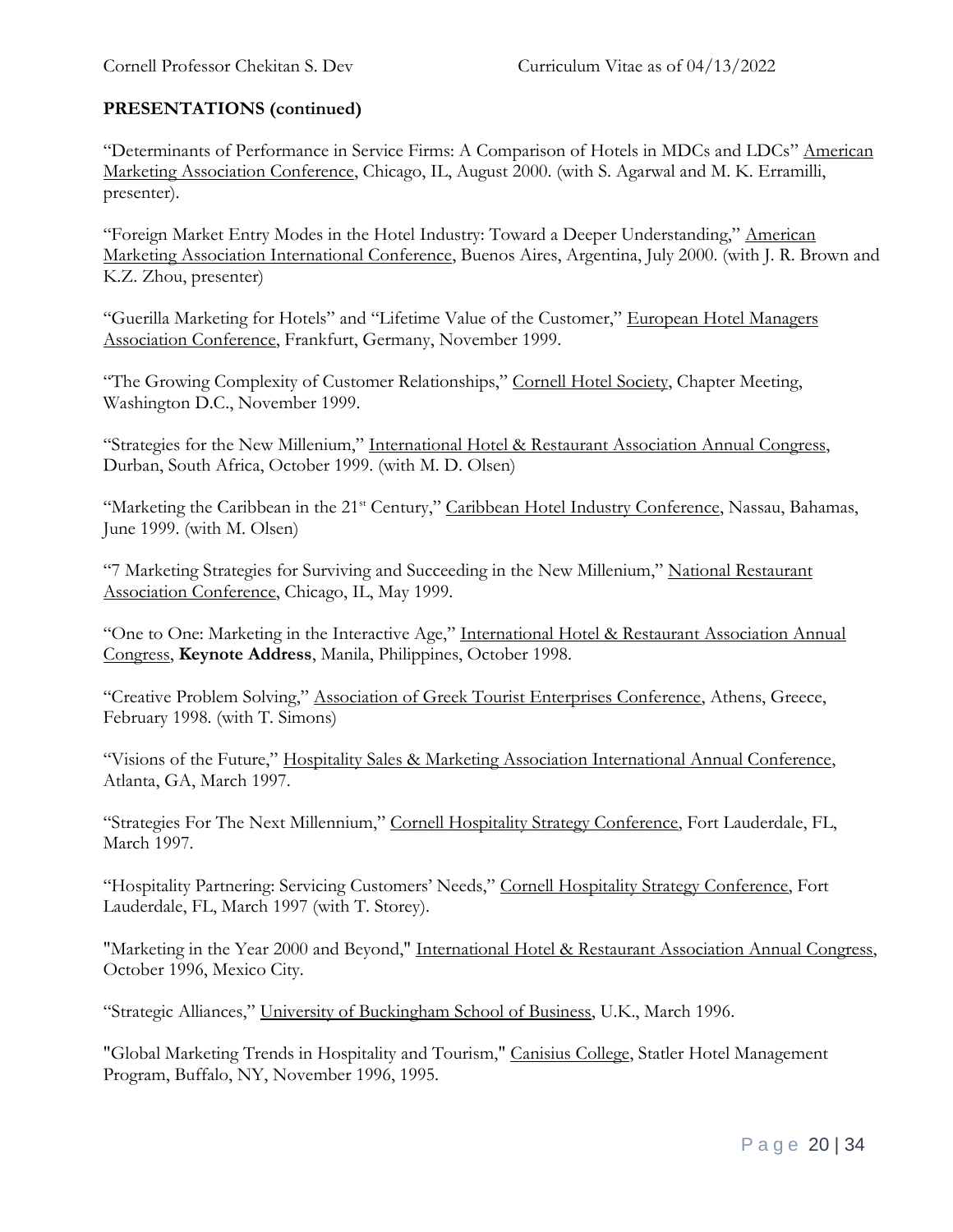"Strategy for Manpower Development in Tourism Sector," INVESTOUR '95, Confederation of Indian Industry, Jaipur, India, December 1995.

"Partner Selection in Market-Driven Strategic Alliances," American Marketing Association Conference, July 1995, Washington, D.C. (with S. Klein).

"Future of Hospitality Education," World Tourism Congress, Vienna, Austria, November 1994.

"Leading Scholarship on Hotel Management," University of Surrey, U.K., May 1994.

"Using Strategic Alliances for Business Development," TIMS/ORSA Joint National Meeting, April 1994, Boston, MA (with S. Klein).

"Strategic Alliances in the Hospitality Industry," Cornell Hospitality Research Symposium, March 1993, Ithaca, New York (with S. Klein).

"Direction Versus Drift: The Market Positioning of Hotel Chains to Travel Agents and Travel Managers," CHRIE Annual Conference, July 1992, Orlando, Florida (with M. Morgan and S. Shoemaker).

"An Investigation of Brand Switching Covariates of Lodging Services," Services Marketing Conference, March 1992, Nashville, Tennessee (with M. Morgan).

"International Hotel Management," Society of Minority Hoteliers Conference, Ithaca, New York, 1992.

"Organization-Environment Relations: A Multidisciplinary Integration," Western Academy of Management Meeting, March 1991, Santa Barbara, California (with M. Lee).

"Carnival Cruise Lines," North American Case Research Association Annual Meeting, November 1990, Orlando, Florida.

"An Empirical Investigation of the Marketing Planning Practices of America's Largest Hotel Chains," CHRIE Annual Conference, August 1990, Washington D.C.

"Environmental Uncertainty, Business Strategy, and Financial Performance: An Empirical Study of the U.S. Lodging Industry," CHRIE Annual Conference, August 1989, Las Vegas, Nevada (with M.D. Olsen).

"Franchising and Other Operating Arrangements in the Lodging Industry: A Strategic Comparison," Society of Franchising Annual Conference, January 1989, Bal Harbor, Florida (with J. Brown).

"The International Hospitality Industry: Global Strategy for the 1990's," Hospitality Trends Conference, May 1989, Blacksburg, Virginia.

"Hospitality Research Issues and Methodological Approaches," International Academy of Hospitality Research Annual Conference, November 1989, Blacksburg, Virginia (with R. Lewis)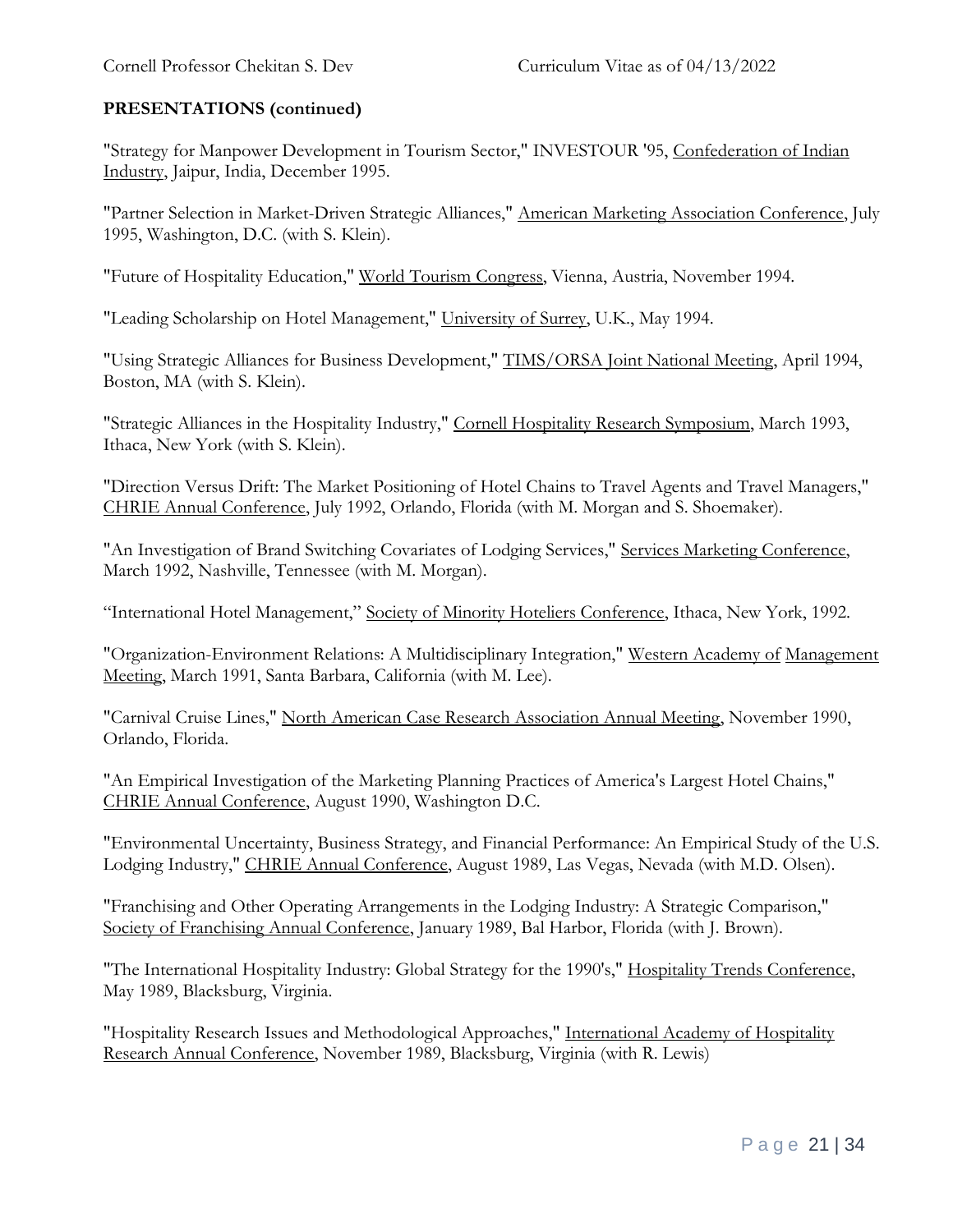"Environmental Uncertainty, Business Strategy and Financial Performance: An Exploratory Study of the Lodging Industry," Graduate Research Symposium, November 1987, Virginia Polytechnic Institute and State University, Blacksburg, Virginia.

"A Framework for the Analysis of Environmental Influences on Organizational Performance: Implications for Strategy and Policy Instruction in Hospitality Businesses," CHRIE Annual Conference, March 1987, Boston, Massachusetts.

"Toward a Framework for Analyzing Technology and Structure in the Lodging Industry," World Hospitality Congress, March 1987, Boston, Massachusetts (with V. Chandrasekar)

"Applying Role Theory in Developing A Framework for the Management of Customer Interactions in Hospitality Businesses," World Hospitality Congress, March 1987, Boston, Massachusetts (with M. D. Olsen).

"An Analysis of Major Trends and Their Impact Potential Affecting the Hospitality Industry as Identified by the Method of Content Analysis," CHRIE Annual Conference, August 1986, Boston, Massachusetts (with F. Adu-Kwansa, N. Ishak, M. D. Olsen, R. Robichaud, N. Saleem, and J.J. West).

"Training for Service-A Conceptual Approach," International Training and Personnel Conference for the Hotel and Catering Industry, March 1986, London, UK (with M. D. Olsen).

### **RESEARCH GRANTS**

"A multimethod and longitudinal examination of diversity and firm performance," Cornell Institute for Social Sciences, 2019. (with J. Perry)

"A Study of Amenity Use in Hotels," Cornell Center for Hospitality Research Grant, 2017.

"Consumer Response to the 'Social Couponing' Phenomenon in the Hospitality Industry," Nanyang Technological University Institute on Asian Consumer Insight, 2012. (with S. Kimes)

"A Global Study of Emerging Marketing Channels in Hospitality: The 'Social Couponing' Phenomenon," Cornell Center for Hospitality Research, 2011. (with G. Piccoli)

"Using Groupon As A Business Development Tool For Hospitality-Related Businesses: A Tour and Travel Case Study," Cornell Center for Hospitality Research, 2011.

"Brand Value," Cornell Center for Hospitality Research, 2010.

"Team Diversity and Financial Decision Making," Cornell Institute for Social Sciences, 2009. (with V. Bogan and D. Just)

"Rosewood Hotels & Resorts" Harvard Business School, Case Research Grant, 2007.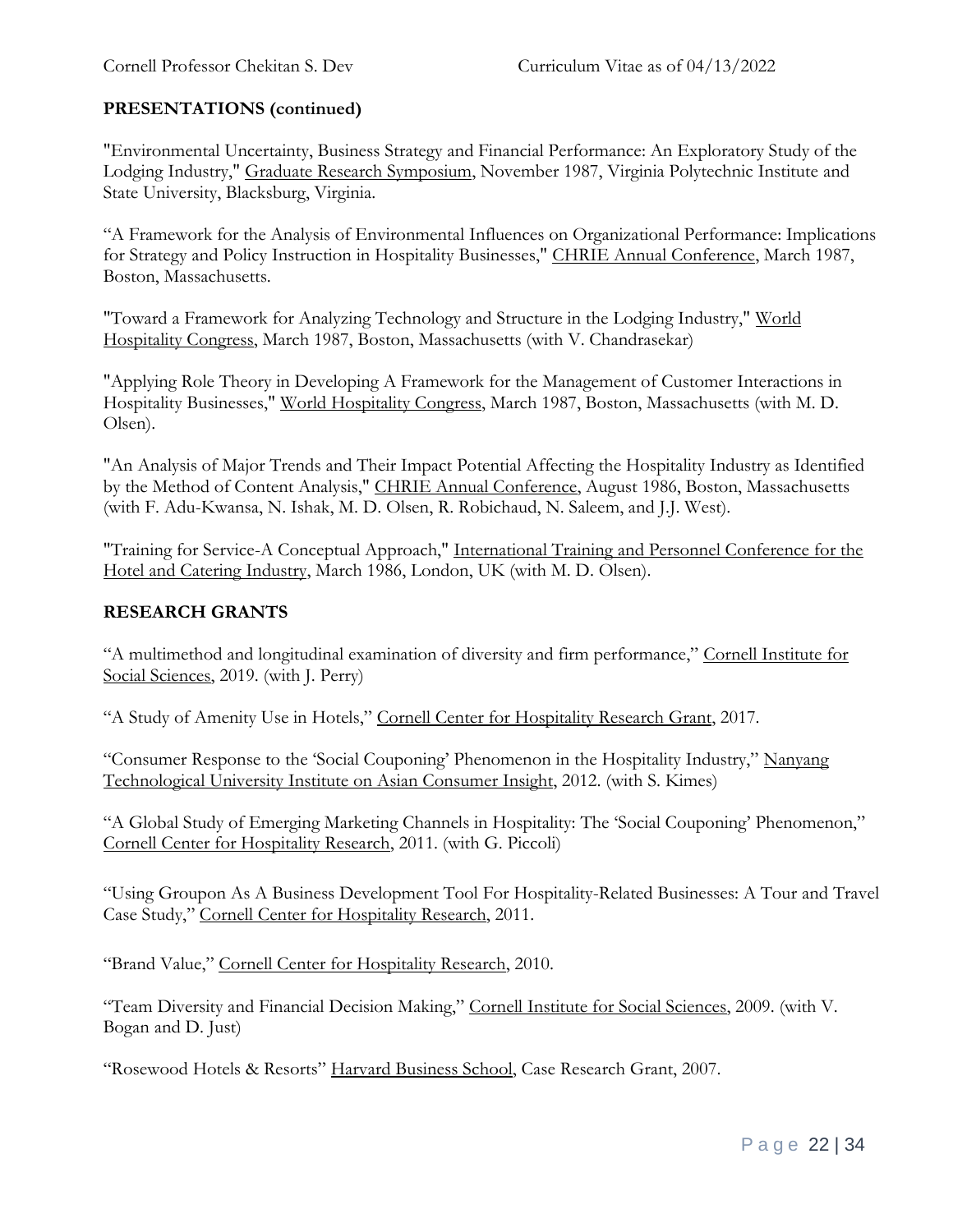## **RESEARCH GRANTS (continued)**

"Getting To Know Europe," European Union, Sponsored by Cornell Institute for European Studies, 2007, Advisor.

"Brand Management in the Lodging Industry," Cornell Hotel School, Competitive Summer Research Grants, 1998-2005, 2007.

**"**Brand Conversion Study," Asian American Hotel Owners Association, 2004.

**"**Defining Value Drivers," Competitive Research Grant, Hospitality Sales and Marketing Association International (HSMAI), 2001 (with R. Verma and G. Plaschka).

"Choice of Foreign-Market Entry Modes by Firms in the Lodging Industry: A Transaction-Cost Perspective," Competitive Summer Research Grants, Cornell Hotel School, 1996-1997.

"Strategic Alliances In The Lodging Industry," Competitive Summer Research Grants, Cornell Hotel School, 1993-95.

"Applied Marketing Education," A Competitive Faculty Education Grant, Hatfield Fund, 1992.

"Sociodemographic, Usage, Attitudinal and Situational Covariates of Brand Switching and Repeat Purchase Behavior in the U.S. Lodging Industry," Competitive Summer Research Grant, Cornell Hotel School, 1992 (with M. Morgan).

"Using Consumer Purchase Data to Define Lodging Market Structure and Strategies," Cornell Hotel School, Competitive Summer Research Grant, 1991. (with M. Morgan)

"Marketing Opportunities and Customer Information Files: A Study of How Hotels Use Their Guest History Information," Cornell Hotel School, Competitive Summer Research Grant, 1990.

"Teaching Marketing Through A Community Service Oriented Experiential Approach," A Competitive Faculty Education Research Grant, Sears Roebuck Foundation, 1990.

An Equipment Grant to Support Teaching & Research, IBM, 1989.

"An Investigation Into the Marketing Planning Practices of Lodging Organizations," Cornell University School of Hotel Administration, Competitive Summer Research Grant, 1989.

"Environmental Uncertainty, Business Strategy, and Financial Performance: A Study of the Lodging Industry," Virginia Tech, Competitive Doctoral Research Grant, 1988.

"Pre-opening Investment Study," American Hotel & Motel Association, 1986. (with M. Evans.)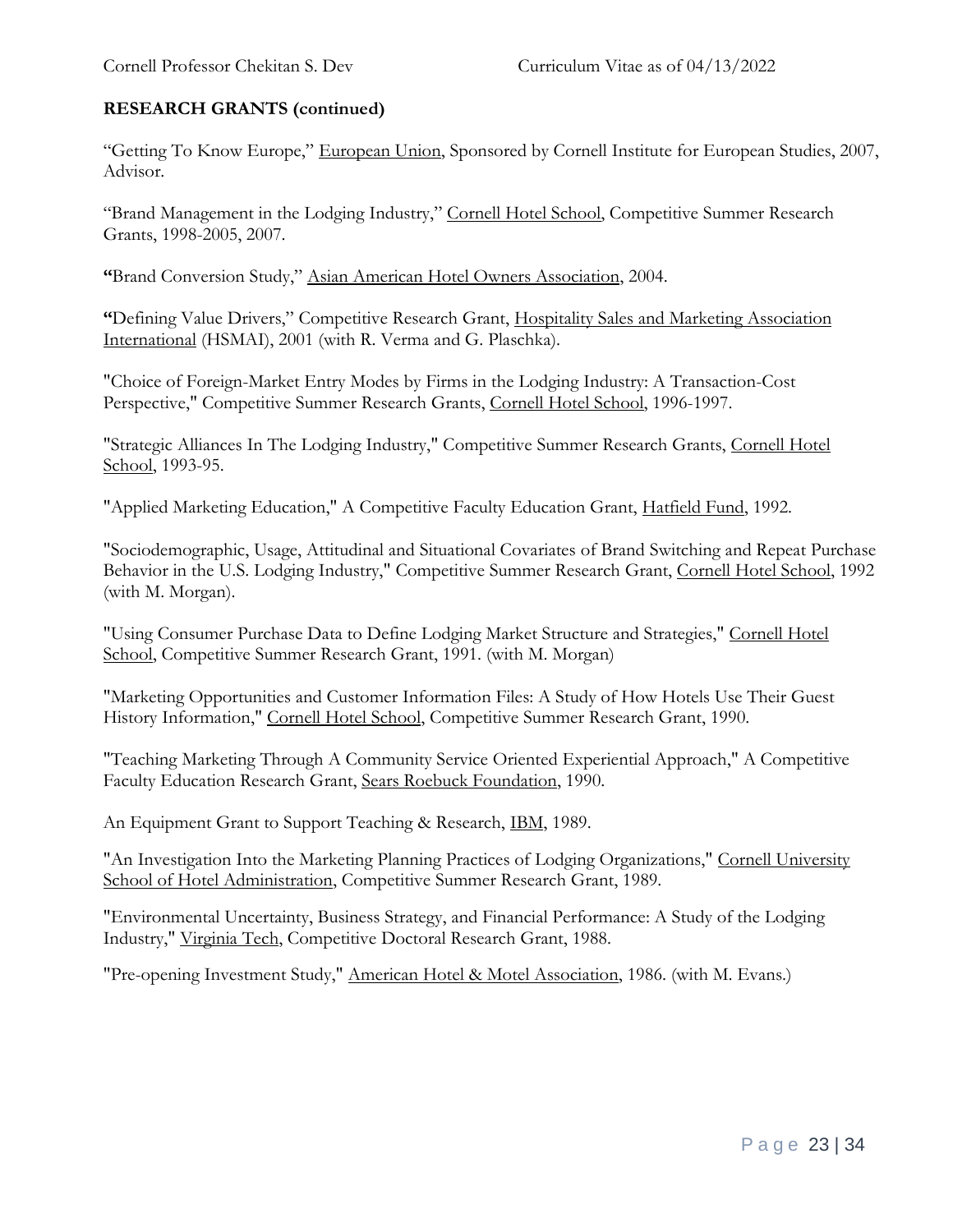### **SERVICE**

Service to Cornell University/SC Johnson College of Business/School of Hotel Administration (SHA): Cornell University Appeals Panel, 2020-2021 Cornell University Faculty Advisory Committee on Tenure Appointments, 2009-2010, 2011-2012 Cornell University Committee on Academic Freedom and Professional Status of Faculty, 2009-2010 Cornell University Faculty Diversity Institute, Steering Committee, 2008 Cornell University Institute for European Studies, Steering Committee, 2006-2007, 2008-2010 Cornell University Faculty Senate, 2000-2002 Cornell University Faculty Advisor, Bulgarian Students Association, 1993-1995 Cornell SC Johnson College of Business, Ithaca-New York City Integration Task Force, 2017 Cornell SC Johnson College of Business, Professor of the Practice Migration Ad Hoc Committee, 2017 Cornell SC Johnson College of Business, Vision Mission Values Task Force, 2016 Johnson Graduate School of Management, Marketing Symposium, Session Chair, 2006 Johnson Graduate School of Management, Promotion & Tenure Review Committee (Ad Hoc), 2000 SHA Faculty Search Committees, 1989-1990, 1995, 1997-2000, Chair 1996-97, Chair 2001-2002, 2020-2022 SHA Tenure, Promotion, Reappointment Committees, 1996-2021 (Chaired over a dozen committees) SHA Faculty Policy Committee, 1993-1994, 2012-2020, 2021 SHA Marketing Concentration Advisor 2018-2022 SHA Dean's Advisory Committee on Teaching Awards, 2019-2020 SHA Visual Imagery Task Force, 2018-2019 SHA Undergraduate Curriculum Committee, 2017; Graduate Committee, 1990-1993, 2017-2018 SHA Models of Business Excellence Presentations: Feedback Provider, 2016; Judge 2019 SHA Undergraduate Admissions Interview Team, 1990-1991, 1994, 1997-2002, 2003-2004, 2005-2006 SHA MPS/MMH Admissions Committee, 1991-1992, 1995-1996, 2003-2005, 2008-2010 SHA Faculty Advisor, Hotel Ezra Cornell, 1997-2001 SHA Faculty Retreat Subgroup on Learning Content and Methodologies, 1999-2000 SHA MMH Career Track in Marketing and Information Systems, Chair, 2005-2007 SHA Career Services Office, MMH Workshops, Presenter, 1999, 2000, 2001, 2002, 2003, 2004 SHA Cornell Hospitality Conference Strategic Excellence Award Committee, 1997-2000 SHA Coordinator, MMH 2<sup>nd</sup> Semester Project, 1998-1999 SHA Research Committee, 1989-1995, 1996-1998 SHA Executive MMH Committee (Ad-Hoc), Chair, 1998 SHA Drown Prize Committee, 1996-1997 SHA Area Representative, Marketing and Tourism, 1996-1997 SHA Presenter, Freshman Orientation, 1990, 1993, 1994, 2008 SHA Faculty Advisor/Presenter, Cornell International Hoteliers Association, 1990-1992 SHA Academic Integrity Hearing Board, 1990-1991 SHA Management Intern Program Committee, 1989-1991 SHA Faculty Advisor, Hotel Sales and Marketing Association, 1989-1991 Service to the Academy*:* International Hospitality Review (formerly FIU Review), 1999-2011, 2017-Managing Service Quality, 2001-2014 Cornell Hospitality Quarterly, 1993-2000 Journal of Hospitality Marketing and Management, 1990-2008

Journal of Foodservice Business Research, 1990-2001

Journal of Vacation Marketing, 1994-2004

Journal of Hospitality and Tourism Research (JHTR), 1993-2000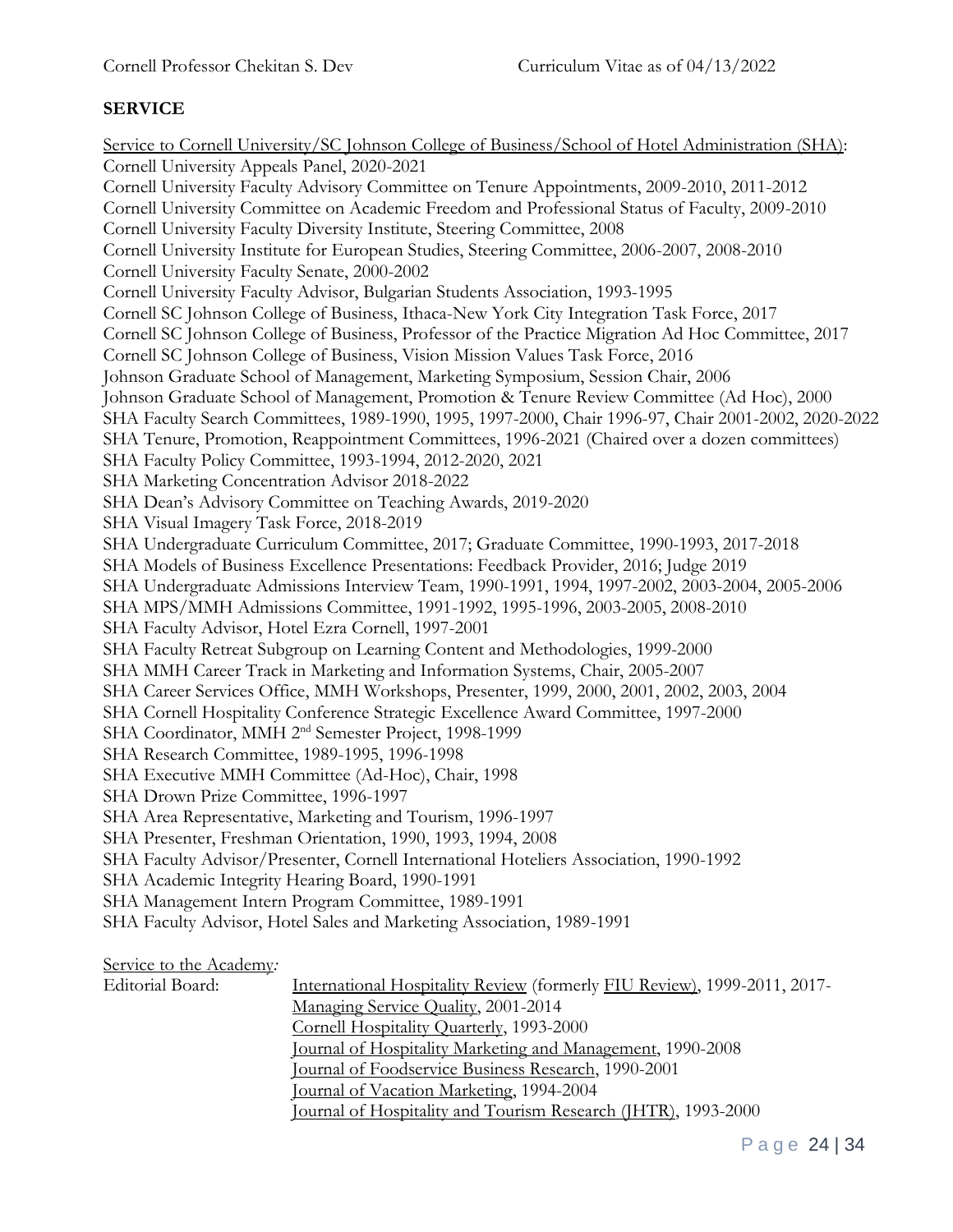## **SERVICE (continued)**

| Ad-Hoc Reviewer:         | <b>Cornell Center for Hospitality Research Reports</b>                          |
|--------------------------|---------------------------------------------------------------------------------|
|                          | <u>Journal of Retailing</u>                                                     |
|                          | <u><b>Journal of Service Research</b></u>                                       |
|                          | <b>Cornell Hospitality Quarterly</b>                                            |
|                          | International Journal of Hospitality Management                                 |
|                          | <u>Tourism Management</u>                                                       |
|                          | <b>CHRIE Annual Conference</b>                                                  |
|                          | Van Nostrand Reinhold Publishers                                                |
|                          | John Wiley and Sons Publishers                                                  |
| Series Editor:           | Cornell University Press, Hospitality Management Best Practices, 2012-          |
| Publications Editor:     | International Journal of Hospitality Management, 1989-1992                      |
| Guest Editor:            | International Journal of Hospitality Management, 1990                           |
| Session Chair:           | CHRIE Annual Conference, 1994                                                   |
|                          | International Seminars on Tourism Development, 1992                             |
| <b>CHRIE</b> Committees: | JHTR, Best Paper Award Committee, 2000                                          |
|                          | CHRIE Strategic Planning Committee, Member, 1988-1992, Co-Chair, 1990-1992      |
| Awards Committee:        | University of Delaware Michael D. Olsen Research Award, 2006-                   |
| Tenure & Promotion:      | University of Hawaii, University of Massachusetts, University of New Hampshire, |
|                          | Hong Kong Polytechnic University, University of Missouri                        |

#### Service to the Community (pro bono)*:*

Entrepreneurship Bootcamp for Veterans with Disabilities, 2012, 2013, 2014, 2015, 2016 Global Hospitality Conclave, Organizing Committee, 2013, 2014, 2016, 2017 Keynote Speaker/Workshop Leader, Finger Lakes Tourism Association, 1990, 2009, 2015 Session Facilitator, Ithaca/Tompkins County Convention & Visitors Bureau, 2006 American Hotel & Lodging Association Chairman's Blue-Ribbon Marketing Task Force, 1999-2001 Keynote Speaker, Ithaca/Tompkins County Convention & Visitors Bureau, 2001 International Hotel and Restaurant Association, Research Advisory Group, 1997-2001 American Hotel & Motel Association, Marketing Committee, 1991-1995 Member, Tompkins Tourism Marketing Committee, 2009-2014 Co-chair Fundraising Committee, Ithaca Montessori School, 2003 Member Board of Directors, Ithaca Montessori School, 2001-2002 Small Business Resource, Tompkins County Chamber of Commerce, 1995-Present Member Board of Directors, Student Agencies Inc., 1990-1995 Keynote Speaker, Rotary International Regional Meeting, 1992

## **RESEARCH SUPERVISION**

Doctoral Dissertation: Yi-Lin Tsai (University of Chicago), Weizhong Jiang (Cornell Consumer Economics), Giriraj Jogaratnam (Virginia Tech), Reed A. Fisher, Chair (Cornell Hotel School).

Monograph/Independent Study/Research: Barbara Jean Ross, Kathleen Dennison, Sofi Choi, Jonah Goodheart, Diane Walton, Sean Smatt, Michael Davis, Irma Salas, Toshio Kobayashi, Alice Segovia, Bernard Ellis, Wilke See-Tho, David Taylor, Susan Aberman, Toni Knorr, Christina Mogan, Hiromi Yanagisawa, Jason Goldman, Aveek Sengupta, Prateek Kumar.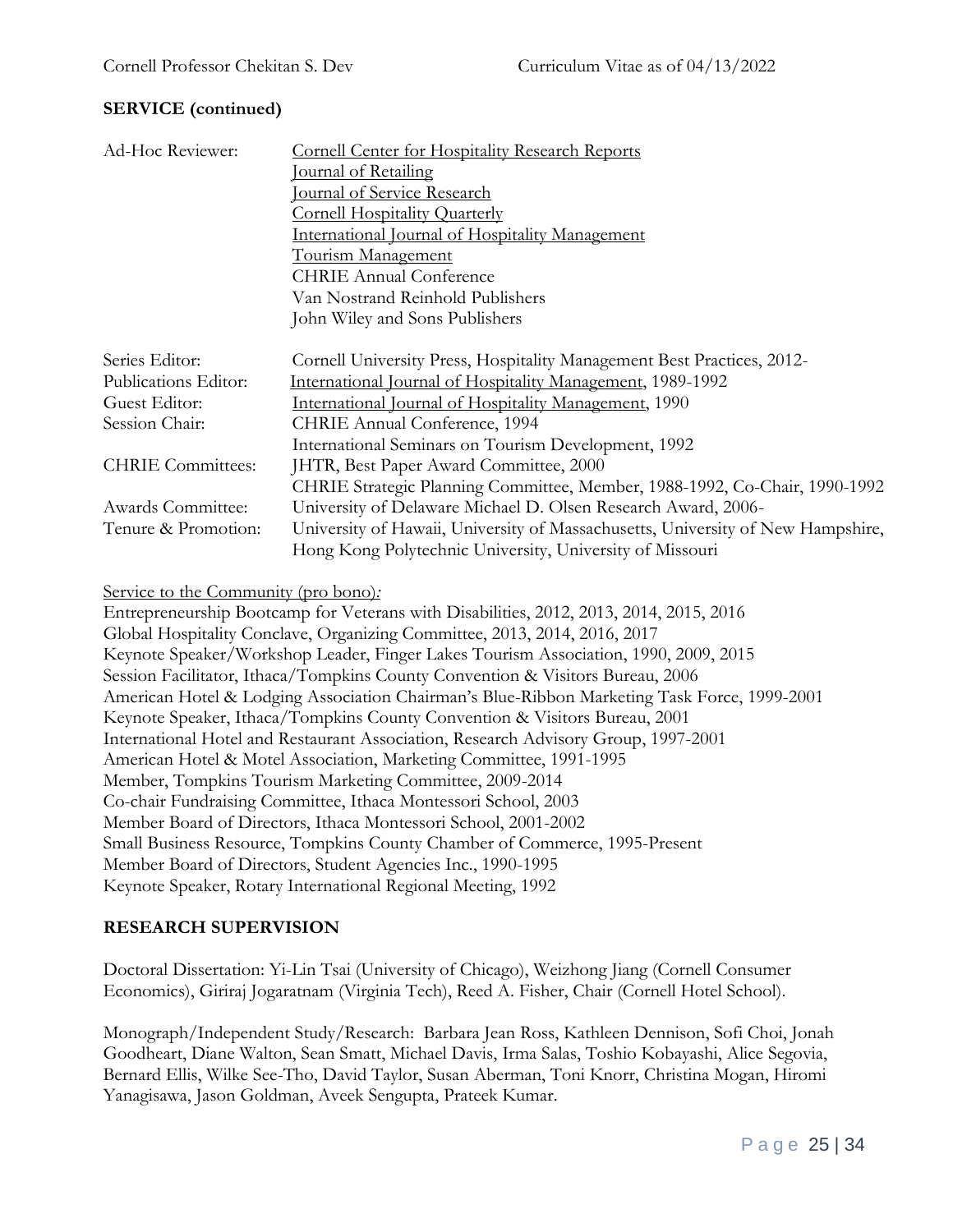### **HOSPITALITY INDUSTRY ENGAGEMENT**

North America and Caribbean ACCOR, North America Alta Hoteleria, Mexico City American Seniors Housing Association, Washington DC Aruba Hospitality and Tourism Association AstraZeneca, Lung Cancer Group, Chicago, IL Atlantis Paradise Island, Bahamas Breeden Capital Partners, Washington D.C. Brighthouse Ideation Company, Atlanta, Georgia Bryant Park Hotel, New York, NY/Lazer, Aptheker, Rosella and Yedid, New York, NY Cambridge Beaches Resort and Spa, Bermuda Cannon Point Condominiums, Lake George, NY Carillon Resort, Miami, FL/Stearns Weaver, Miami, FL/Stroock, Miami. FL/Pardo Jackson, Miami, FL Caribbean Hotel Association, San Juan, Puerto Rico Centro Empresarial Gastronómico Hotelero (CEGAHO), Mexico City CheckedIn.club Choice Hotel Group, Silver Springs, MD Citizens for Responsibility and Ethics in Washington (CREW)/Attorneys General of Maryland and DC Cityfront Hotel Associates/Westin Times Square NY/Pyor Cashman NY/Capital Legeal, Washington DC Club Managers Association of America Congress Capacitacion Ejecutiva, Mexico City Cornell Hotel School, General Managers Program Cornell Hotel School, Professional Development Program, Ithaca, NY Cornell Hotel School, Professional Development Program, New York, NY Cornell School of Industrial and Labor Relations, Ithaca, NY/Pearson Publishing Crystal Cruises, Los Angeles, CA Deloitte Consulting Deutsch Advertising, New York, NY DiningFever.com Dolce Conference Centers, Toronto, Canada Doubletree Hotel Monterrey, CA/Custom House Hotel, Phoenix, AZ/Snell & Wilmer, Phoenix, AZ Equinox Hotels/Related Companies/Kirkland Ellis, New York, NY Ernst & Young, Washington D.C. Expedia/Jones Day, Dallas, TX Fairmont Sonoma Mission Inn, CA/Sherman & Howard, Colorado Springs, CO Fine Hotels, Boston, MA/Mette, Evans & Woodside, Harrisburg, PA Fisher Hotels, New York, New York Fortress Investment Group (owned by SoftBank), New York, NY French Culinary Institute, New York, NY Glendorn Estates, Bradford, PA Grand Canyon Skywalk Development., Las Vegas, NV/Greenberg Traurig Grupo Posadas, Mexico Highfields Capital, Boston, MA/Rolnick Kramer Sadighi Hilton Atlanta Hotel/Williams and Connoly, Washington D.C. Hilton Worldwide, McLean, VA Hilton Hotels Corporation, Beverly Hills, CA/Latham & Watkins, Washington D.C. Hilton San Francisco/Seyfarth & Shaw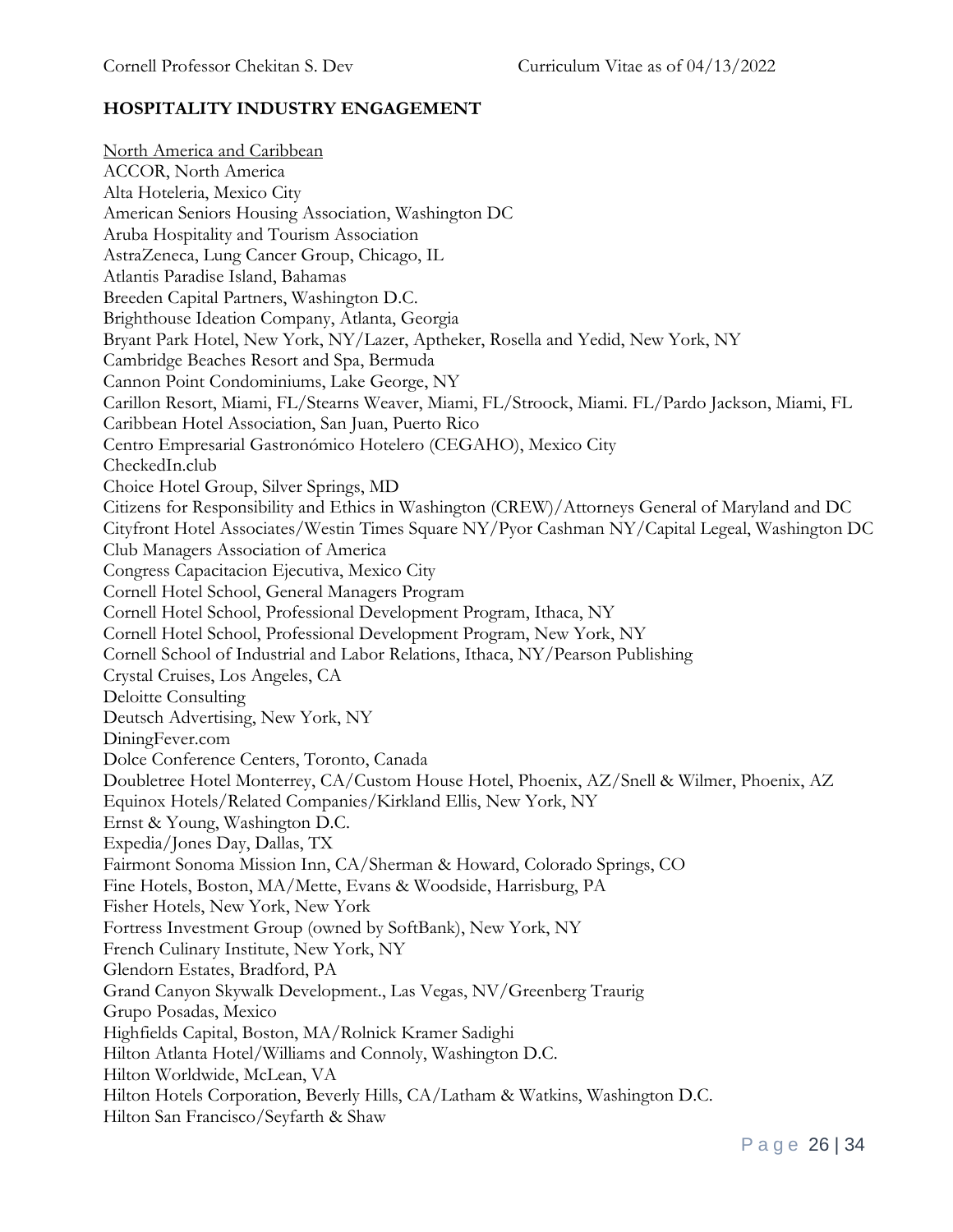North America and Caribbean (continued) Holiday Hospitality, Atlanta, GA/Hunton & Williams, Virginia Beach, VA Hospitality Sales and Marketing Association International, Washington D.C. Hospitality Finance and Technology Professionals (HFTP) Hotel Information Systems, Washington, D.C. Hotel Management Group, Orlando, FL Hyatt Hotel Corporation, Chicago/Willenken Wilson, LA/Crowell & Moring, DC/Meyer Brown, Chicago IBM, USA IBM, Mexico Icahn Automotive Group/ Pep Boys/Morgan Lewis & Bockius, Los Angeles, CA IDEO/Ford Motor Company/Greenfieldlabs.com Innisfree Hotels/Baron & Budd, Dallas, TX Intercontinental Hotels Group, Atlanta, GA International Association of Amusement Parks and Attractions, Washington D.C. International Association of Assembly Managers International Association of Holiday Inns, Atlanta, GA Jamaica Promotions Corporation, Kingston, Jamaica JP Morgan Chase/Morgan, Lewis & Bockius, Irvine, CA Landor Associates, New York, NY Leading Hotels of the World, New York, NY Loews Annapolis Hotel/Gagliardo & Zipin, Silver Spring, MD Longwood Events, Boston, MA/Nystrom, Beckman & Paris, Boston, MA M Waikiki, Honolulu, HI/Waikiki EDITION Hotel/Bickel & Brewer, Dallas, TX Maritz Wolff/Four Seasons Aviara San Diego, CA/Bickel & Brewer, Dallas, TX Marriott International, Washington D.C./Crowell and Mooring, Washington DC McDonald's USA/Jones Day, New York, NY Mercer Consulting MGM Resorts/Howrey/Jones Day/Greenberg Traurig, Las Vegas, NV Michael D. Olsen and Associates, Blacksburg, VA Morgans Hotel Group MyPanini.com National Business Travel Association, Washington, D.C. National Restaurant Association, Chicago, IL Northhighland, GA Ohio State University, Hospitality Services Group, Columbus, OH On Command Video/Morrison & Foerster, Palo Alto, CA Orbitz/McDermott Will & Emery, Chicago, IL Paradise Vacations, Maui, HI/Rush Moore, Honolulu, HI Pinnacle Entertainment, Las Vegas, NV Priceline/Skadden Arps Slate Meagher & Flom, Houston, TX Professional Convention Management Association (PCMA), New York, NY PURE Global, Pulaski, NY Quaker Steak & Lube, Sharon, PA Ritz-Carlton Destination Club Owners in Aspen, San Francisco and Lake Tahoe Rosewood Hotels & Resorts, Dallas, TX Salesforce.com Select Restaurant Company, Cleveland, OH/Hillyer & Irwin, San Diego, CA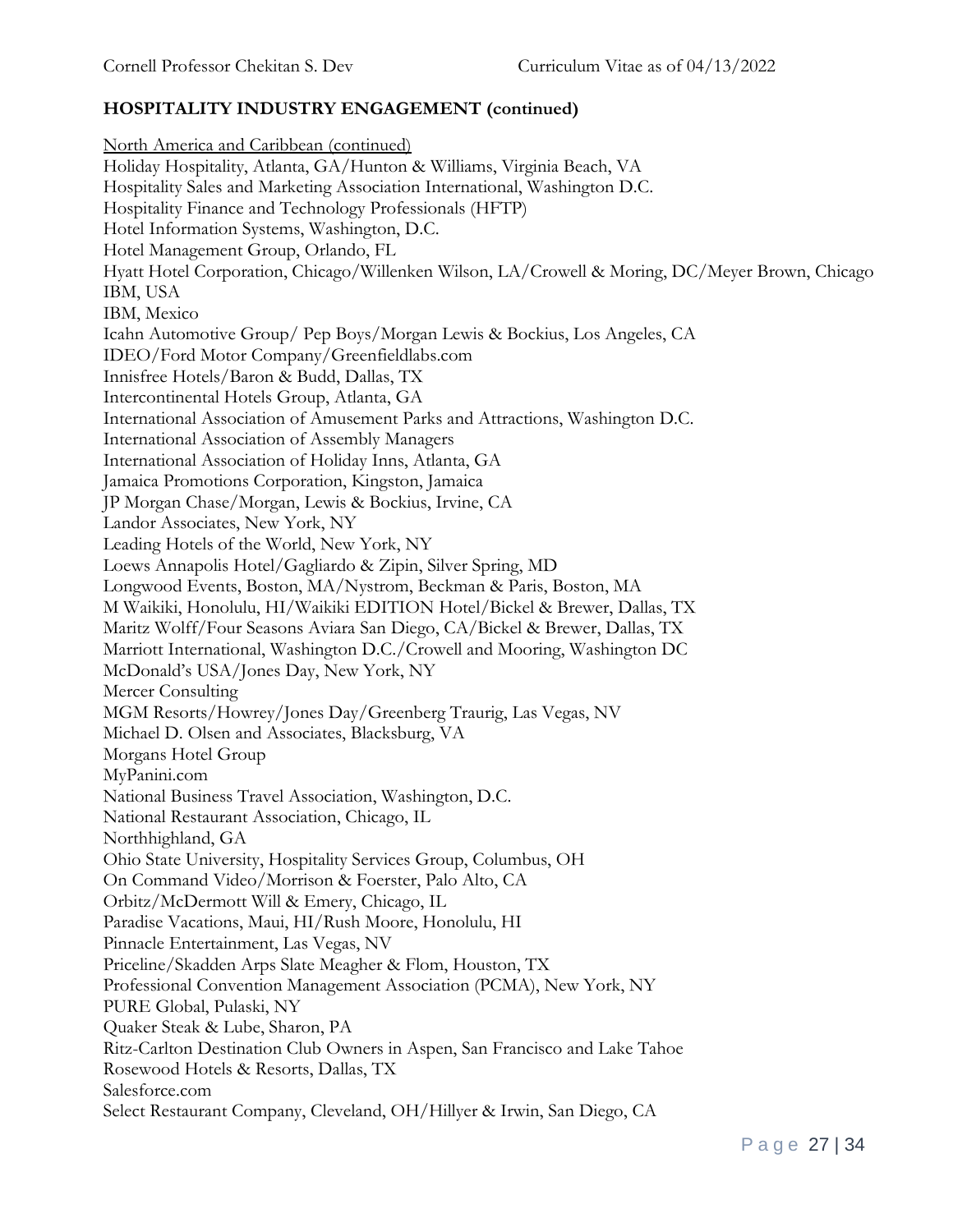North America and Caribbean (continued) Sageview Capital, Palo Alto, CA Silver Dollar City, Branson, MO Spirit Cruises, USA Starwood Hotels & Resorts, Stamford, CT Stash Hotel Rewards, Palo Alto, CA/Yetter Coleman, Houston, TX The Breakers Palm Beach, FL The Carlyle Hotel, New York, NY The Picerne Group (TPG)/McKool Smith, Los Angeles, CA Thornfield Conference Center, Cazenovia, New York Tishman Realty, Chicago, IL/ Morgan, Lewis & Bockius, New York, NY Travelocity/Kelly Hart & Hallman, Houston, TX Ty Warner Hotels and Resorts/Four Seasons Hotel New York/Scandaglia Ryan, Chicago, IL Universidad Iberoamericana, Mexico City, Mexico Vornado/Crowne Plaza Hotel New York/Pryor Cashman, New York, NY Walt Disney World Resorts, Orlando, FL Willis, Stein & Partners, Chicago, IL Westin Hotels and Resorts, Seattle, WA Westmont Hospitality Group, Toronto, Canada Whole Foods Market of California, Los Angeles, CA/Shepherd Mullin, Los Angeles, CA World Trade Institute, New York, NY Wyndham Hotel Group, Parsippany, NJ/Kirkland & Ellis, Washington DC/DLA Piper, NJ

South America

Brazil Hotel Association/SENAC, Sao Paulo, Brazil ExpoGourmand, Santiago, Chile InterHotel, Asuncion, Paraguay

Europe

AESP (Spanish Association of Amusement Parks and Attractions), Madrid, Spain Association of Greek Tourist Enterprises, Athens, Greece Athens Laboratory of Business Administration, Greece Austrian Department of Tourism, Vienna, Austria Bain & Co., Spain Centre International de Glion, Bulle, Switzerland Chandris Hotels, Athens, Greece Cornell Hotel School, Professional Development Program, Brussels, Belgium Cornell Hotel Society, European Chapter DeVere Hotels and Resorts, UK European Hotel Managers Association, Frankfurt, Germany European Hospitality Technology Conference, Amsterdam, The Netherlands Failte (Irish Hotel Association), Ireland Fiera di Rimini, Rimini, Italy Haaga Institute, Helsinki, Finland Horwath Consulting, Vienna, Austria Hotel Ritz Paris/Mohamed Al-Fayed, France Hoteles Turisticos Unidos (HOTUSA), Opporto, Portugal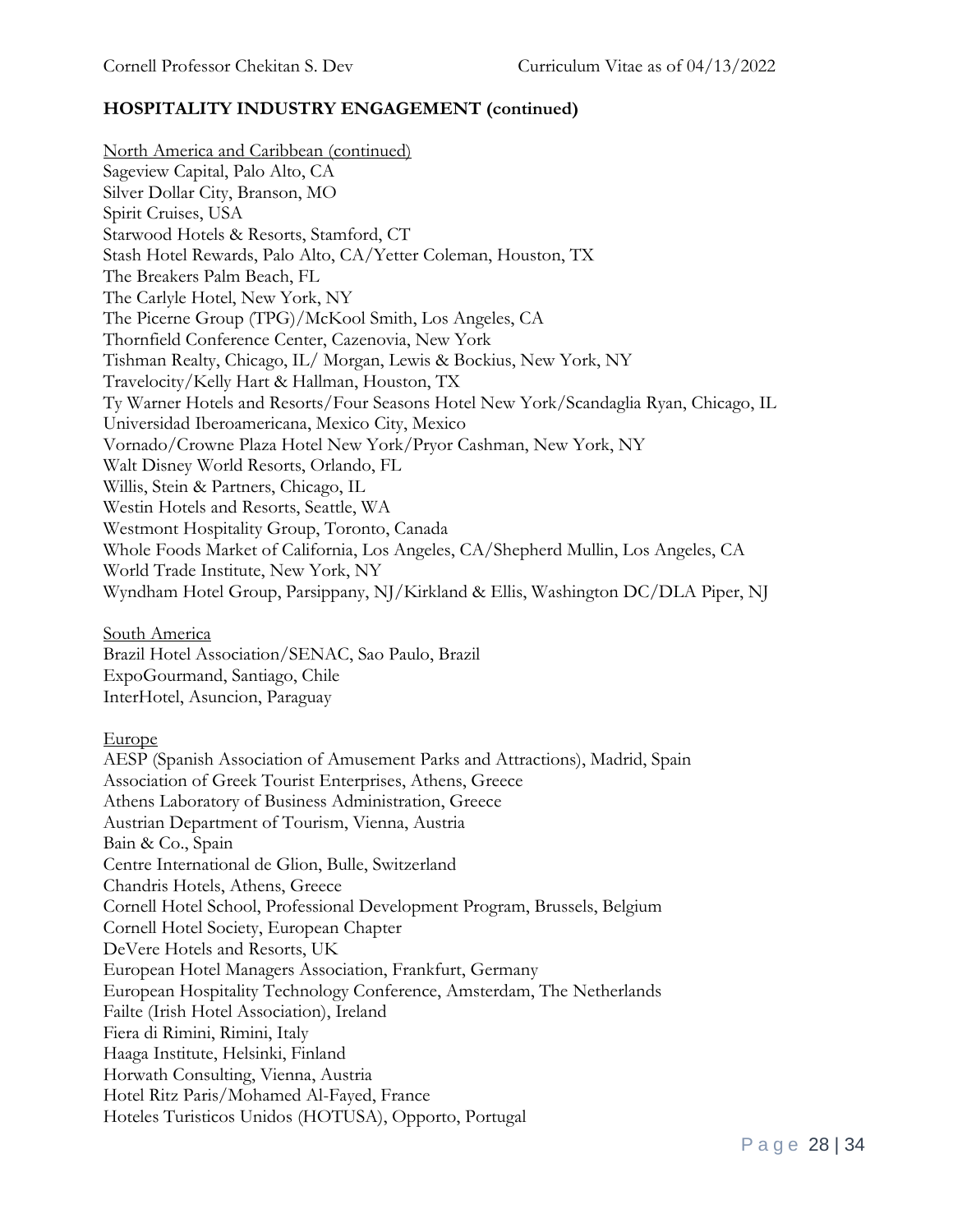Europe (continued) International Hotel and Restaurant Association, Paris, France Institut de Management Hotelier International, Cergy, France Insititutet for Foretagsledning, Sigtuna, Sweden Institut fur Hotelmanagement, Frankfurt, Germany International Tourism Association, Zagreb, Croatia Moevenpick Hotels & Resorts, Amsterdam, Netherlands One&Only Resorts, London, UK Park Hotel, Bremen, Germany Parthenon Consulting Group, UK Pestana Hotels & Resorts, Lisbon, Portugal Planhotel Resorts & Hotels, Milan, Italy THR Consulting, Barcelona, Spain Titanka, San Marino, Italy University of Antwerp, Belgium Zatisi Group, Prague, Czech Republic

#### Asia

Accor Hotels India China Hotel Association Confederation of Indian Industry, New Delhi, India Department of Tourism/Deloitte Consulting, Amman, Jordan EasyWay, Tel Aviv, Israel eHow Technologies, Guangzhou, China Four Seasons Hotel Mumbai, Mumbai, India Fairmont/Raffles/Swissotel Hotels and Resorts, Middle East/Africa/India Region, Dubai Hirose International Hotel School, Japan Indian School of Business, Hyderabad, India Indian School of Hospitality, Delhi, India InterContinental Hotels Group Asia Pacific, Singapore InterGlobe, Delhi, India/King & Spalding, Singapore Japan Travel Bureau Jumeirah Hotels & Resorts, Dubai Karang Mas Sehatera (KMS), Bali, Indonesia/ Ritz-Carlton Bali/Bickel & Brewer, Dallas, TX Landor Associates, Mumbai Leela Palaces & Resorts, Mumbai, India National University of Singapore NHV Hotels International, Nagasaki, Japan Oberoi Hotels & Resorts, Delhi, India Peninsula Hotels, Hong Kong Rotana Hotels and Resorts, Abu Dhabi Sands China, Macau, China Sarovar Hotels and Resorts, New Delhi, India Sathguru Management Consultants, Hyderabad, India Shanghai New Asia Group, China The Imperial Hotel, New Delhi, India The Park Hotels, Kolkata, India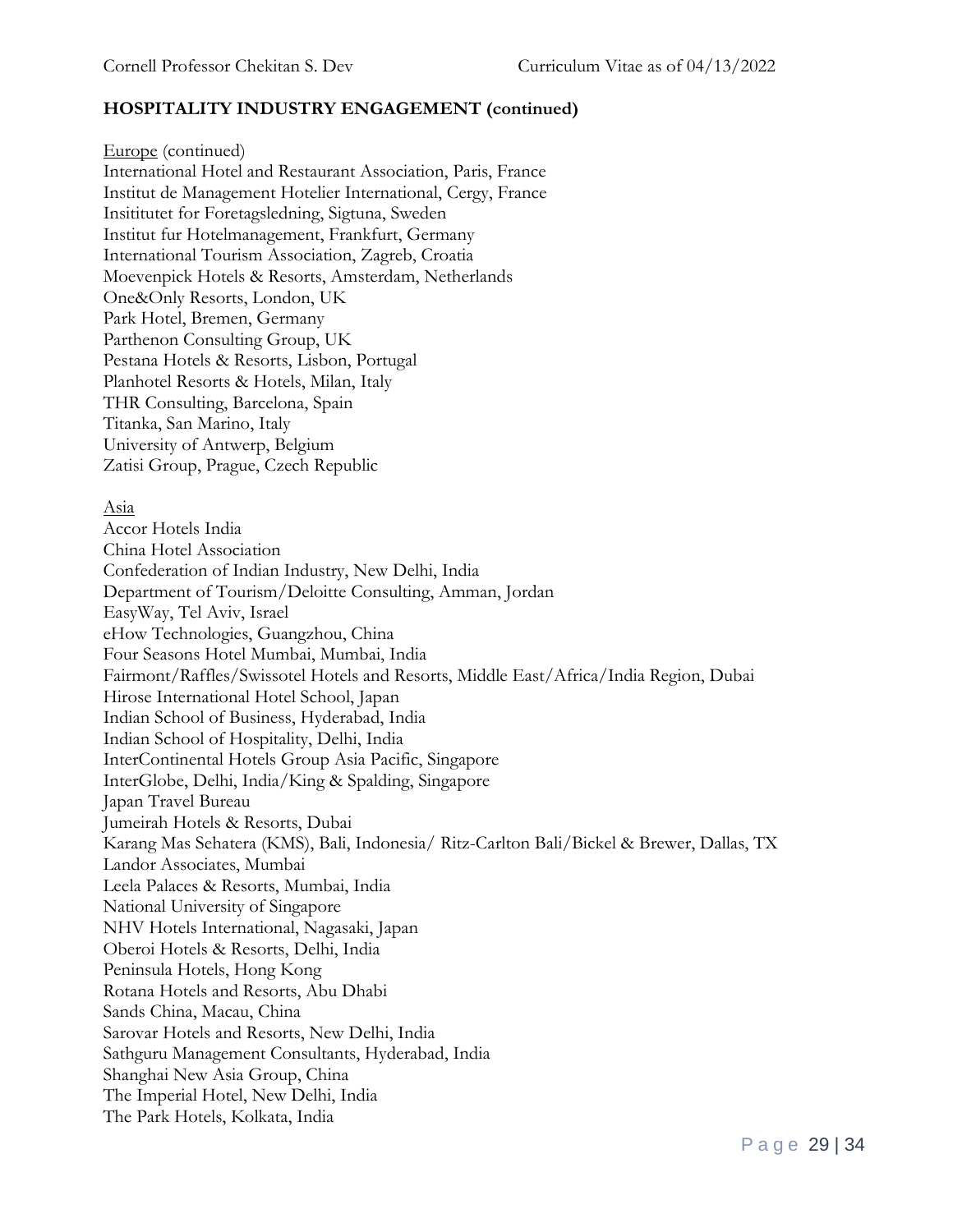Asia (continued) Taj Hotels, Palaces and Resorts, Mumbai, India YUM Brands, Kuala Lumpur, Malaysia

Africa Gordon Institute of Business Sciences, Johannesburg, South Africa LUX\* Resorts, Mauritius Sun International Resorts, Poste de Flacq, Mauritius Veling Aviation, Mauritius Veling Hospitality, Mauritius

#### Oceania

Kawarau Falls Station, Queenstown, New Zealand/Blue Sky Capital/Meredith Connell, Auckland, NZ

#### **EXPERT WITNESS TESTIMONY (2008-2022, in reverse chronological order)**

- 1. Trial Testimony: *Hyatt Hotels Corporation (Petitioner) & Subsidiaries v. Commissioner of Internal Revenue (Respondent), Docket No. 13858-17* [Petitioner Client: Hyatt Hotels & Resorts]
- 2. Deposition: *Highfields Capital v. Seaworld Entertainment et. al.,* United States District Court for Southern District of California, *Case No. 3:18-cv-01276-MMA-AGS* [Plaintiff Client: Highfields Capital]
- 3. Deposition: *Carillon Beach Condominiums v. Z Capital*, *Consolidated Case Nos. 2016- 011172-CA-01 2016- 007886-CA-01* [Plaintiff Client: Carillon Beach Condominiums]
- 4. Deposition: *RevPar Collective d/b/a Stash Hotel Rewards v. Synchrony Financial and Synchrony Bank*, *Case No. CGC-18-566487* [Plaintiff Client: Stash Hotel Rewards]
- 5. Arbitration Testimony: *255 Courtland v. Hilton Management*, JAMS, Washington DC, *Case No. 1410008153* [Claimant Client: 225 Courtland/Hilton Atlanta Hotel]
- 6. Deposition: *RCHFU v. Marriot Vacations Worldwide*, in the District Court of Colorado, *Case No. 1:16 cv-01301-PAB-GPG* [Plaintiff Client: RCHFU]
- 7. Deposition: *Sepehr Forghan v. Whole Foods Market California, Inc*. in Superior Court of the State of California, County of Los Angeles, *Case No. BC 637964* [Defendant Client: Whole Foods]
- 8. Deposition: *United States District Court, Central District of California, Case No. CV11-3428 PSG* (PLAx) [Defendant Client: JP Morgan Chase]
- 9. Deposition: *Maryland Tax Court v. Travelocity.com MTC Case No. 12-SU-OO-1184* [Defendant Client: Travelocity]
- 10. Deposition: *Orbitz et al., v. Broward County Florida and Florida Department of Revenue, Case No. 2009 CA 000126.* [Plaintiff Clients: Expedia, Orbitz, Priceline, Travelocity]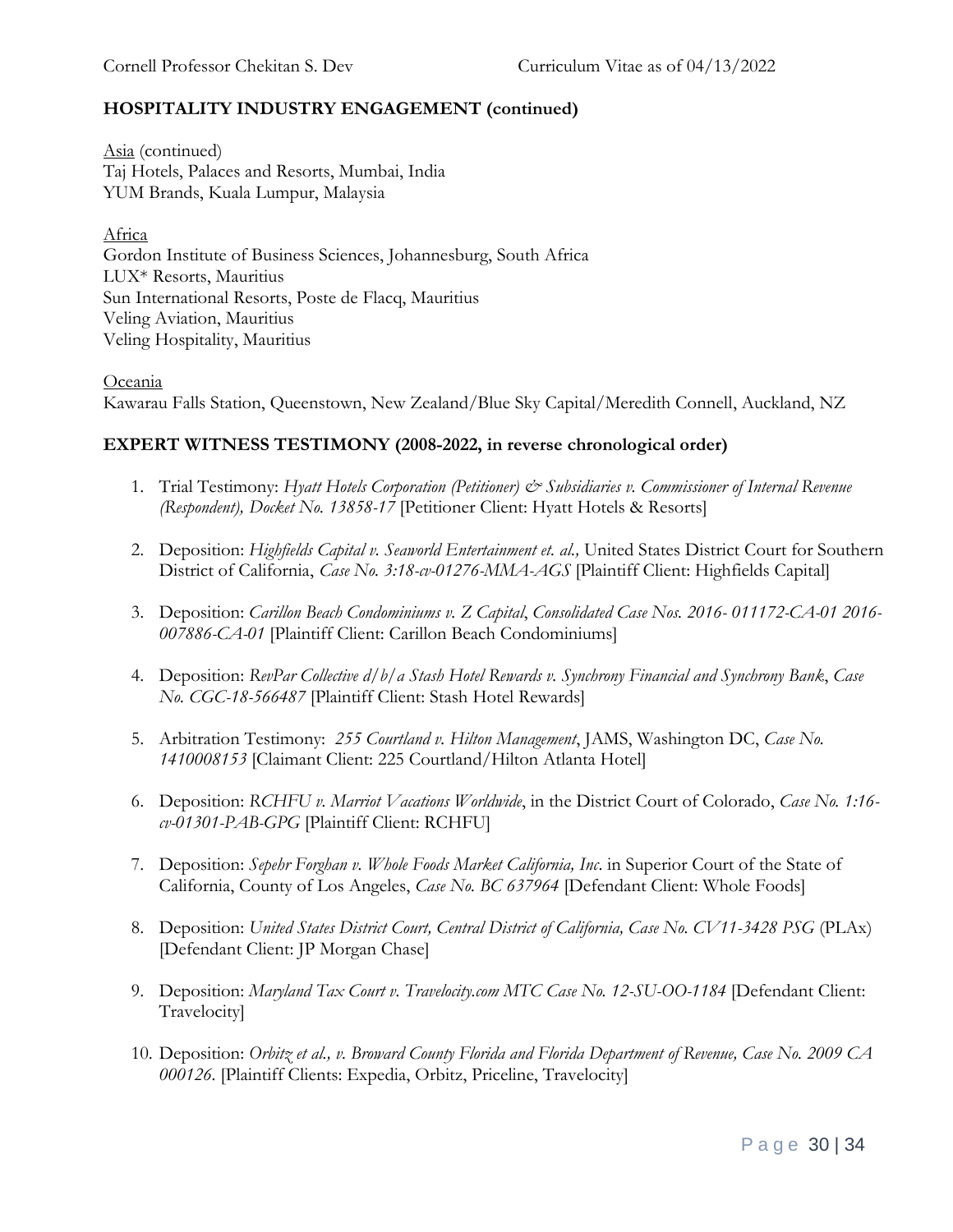### **EXPERT WITNESS LITIGATION TESTIMONY (continued)**

- 11. Deposition: *Philips Bryant Park v. HFZ Capital Group, Case No. 15-CV-2972*, in United States District Court, New York, NY [ Plaintiff Client: Bryant Park Hotel, New York, New York]
- 12. Deposition: *CityCenter Construction and Lien Master Litigation, Case No: A-09605103-C; Perini Subgroup, Case No. A-10-612676-B* (Nev. Dist. Ct. Clark County) [Plaintiff Client: MGM Resorts]
- 13. Deposition: *Orbitz, LLC v. Broward County, FL, Case No. 2009-CA-126* (Fla. Cir. Ct. Leon County) [Plaintiff Client: Orbitz]
- 14. Deposition*: City of San Francisco v. Expedia, Inc., et al., Case No. JCCP 4472* (Cal. Sup. Ct.) [Defendant Clients: Expedia, Orbitz, Priceline, Travelocity]
- 15. Deposition and Arbitration Testimony: *Santa Barbara Hospitality v Hyatt Curacao, American Arbitration Association Case No 50 517 T 00943 12* [Defendant Client: Hyatt Hotels & Resorts]
- 16. Deposition: *Montana DOR v. Priceline.com, Inc., et al., Case No. CDV-2010-1056* (Mont. Dist. Ct.) [Defendant Clients: Expedia, Orbitz, Priceline, Travelocity]
- 17. Deposition: *Puerto Rico Tourism Company v. Priceline.com, Inc., et al., Case No. 3:14-cv-01318-JAF* (D.P.R.) [Defendant Clients: Expedia, Orbitz, Priceline, Travelocity]
- 18. Deposition: *Orange County, et al. v. Expedia, Inc., et al., Case No. 2006-CA-2104*, Circuit Court of Orange County, Florida [Defendant Clients: Expedia, Orbitz, Priceline, Travelocity]
- 19. Deposition: *Consolidated North Carolina Cases, Master file Case No. 06-cvs-16256*, General Court of Justice, Superior Court Division, Wake County, North Carolina [Defendant Clients: Expedia, Orbitz, Priceline, Travelocity
- 20. Deposition: *City of Chicago v. Expedia et al., Case No. 05-L-051003*, Circuit Court of Cook County, Illinois [Defendant Clients: Expedia, Orbitz, Priceline, Travelocity]
- 21. Deposition: *Monroe County, Florida v. Expedia et al., Case No. 09-civ-10004*, S.D. Fla. [Defendant Clients: Expedia, Orbitz, Priceline, Travelocity]
- 22. Deposition and Arbitration testimony: *BRCP HEF Hotel Tenant, LLC v. Four Seasons Ltd*, San Francisco, CA [Plaintiff Client: Maritz Wolff & Co/Four Seasons Resort Aviara, San Diego, CA]
- 23. Deposition and Trial testimony: *P.T. Karang Mas Sejahtera v. Ritz-Carlton Hotel Company*, Greenbelt, MD. Civil Action No.: 8:05-cv-00787-PJM, United Stated District Court for The District Of Maryland. [Plaintiff Client: KMS, Bali, Indonesia/Ritz-Carlton Bali]
- 24. Deposition and Arbitration testimony: *The Irvine Cos v. Hyatt Hotels*, Orange County, CA [Defendant Client: Hyatt Hotels & Resorts]
- 25. Deposition: *Lake Wright Hospitality v. Holiday Hospitality (Holiday Inns)*, Norfolk, VA [Defendant Client: Holiday Inns]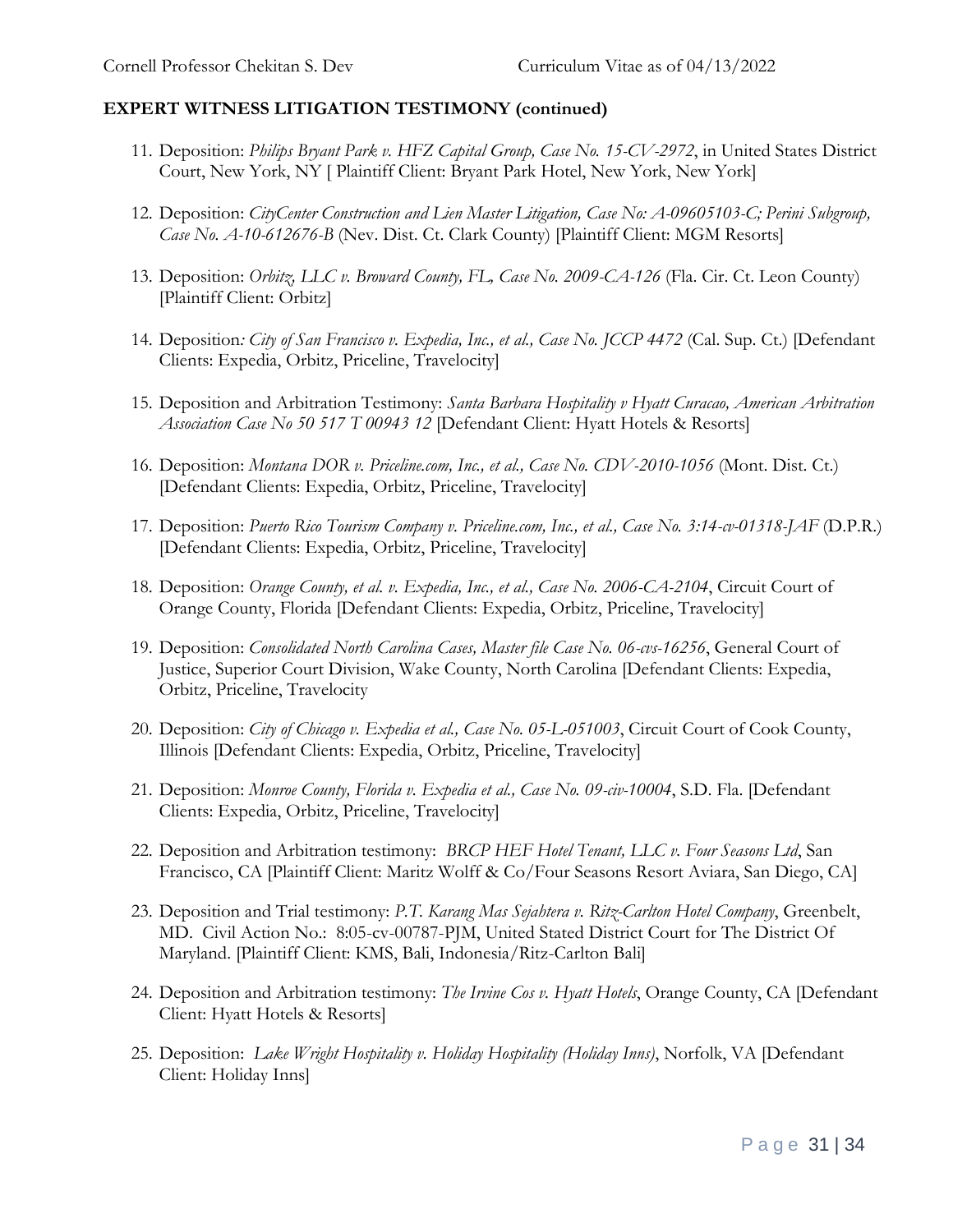### **PROFESSIONAL ASSOCIATIONS**

American Marketing Association Hospitality Sales and Marketing Association International (HSMAI) International Council on Hotel, Restaurant and Institutional Education (CHRIE) Cornell Hotel Society (Lifetime member) Global Hoteliers Club (Lifetime member) International Society of Hospitality Consultants Cayuga Hospitality Consultants Cornerstone Research (Expert Witness) The Brattle Group (Outside Expert)

#### **MEDIA INTERVIEWS**

A&E Television ABC News ABCTV.com Advertising Age AdWeek AGENDA Albany Times Union AOL.com ASTA Agency Management Associated Press Baltimore Sun Bangkok (Thailand) Post BBC.co.uk Bloomberg Boston Globe Bradenton Herald Business Mag (Mauritius) BusinessWeek CBS Radio Celebrated Living Magazine (American Airlines) Channel 7 TV, Ithaca, NY Chicago Tribune China Daily Cincinnati Enquirer CJAD Radio (Canada) CNBC.com CNN.com Conde Nast Traveler Crain's Business Cornell Magazine Cornell Chronicle Cornell Daily Sun Cote Nord Magazine, Mauritius Courier Post Binghamton Dallas Morning News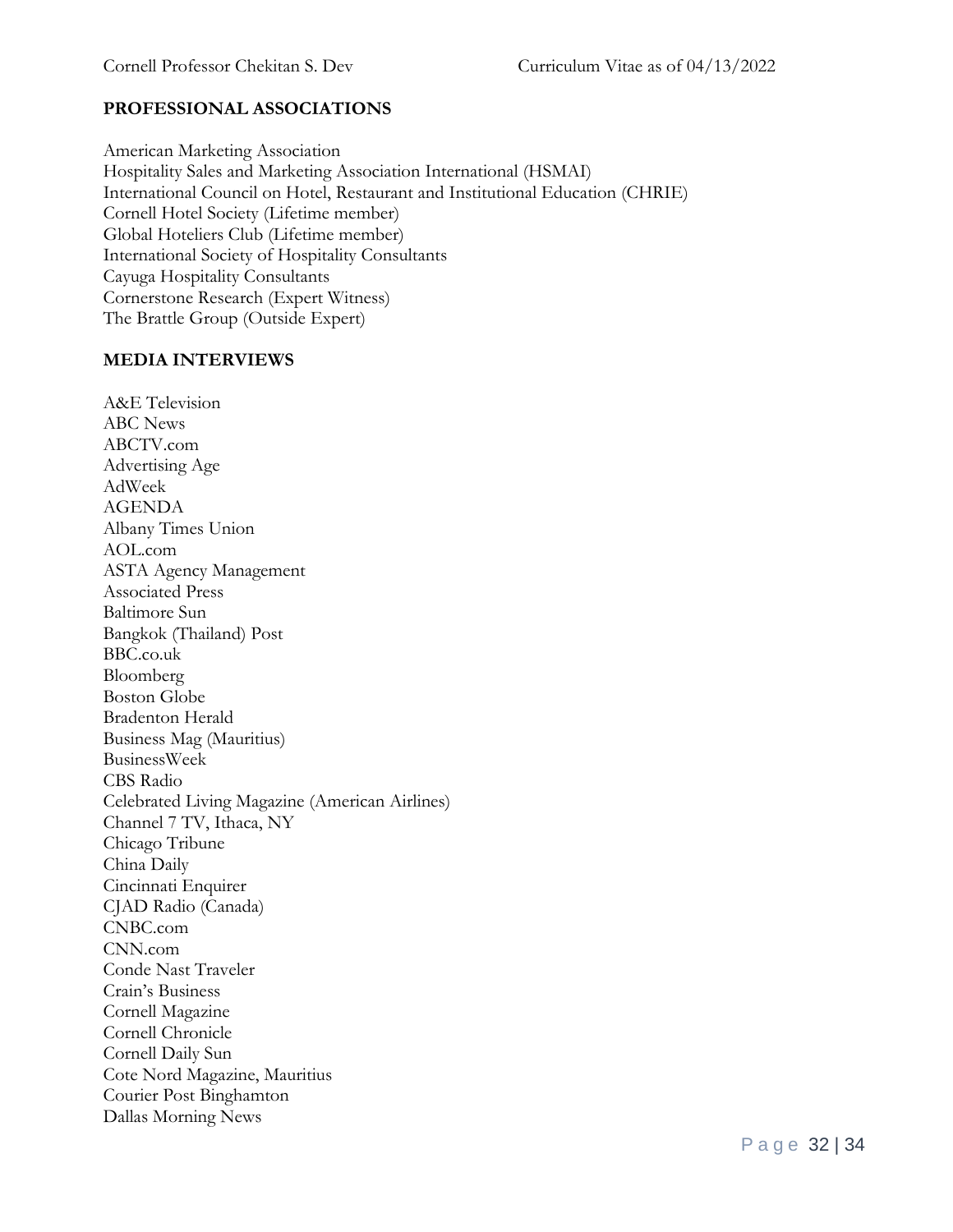### **MEDIA INTERVIEWS (continued)**

Departures Die Zeit (Germany) Die Presse (Austria) Direct Fast Company Forbes Forbes.com Frankfurt (Germany) Newspaper GO Magazine (AirTran Airways) Heads Talk Podcast Hospitalitybizindia.com Hospitalityinsights.com Hospitalitynet.org Hotel Business **HOTELS** Hotelmanagement.net HotelNewsNow.com Hotels and Restaurants Hoteres (Japan) HSMAI Marketing Review India Times (India) Indian Express (India) Indianapolis Business Journal International Herald Tribune Investor's Business Daily Ithaca Journal Kansas City Star KCBS Radio, San Francisco, CA Kyushu (Japan) News L'agenzia di Viaggi (Italy) La Piazza Della Provincia, Rimini, Italy Lider (Croatia) Lodging Los Angeles Times MarketWatch.com Master Meeting (Italy) Miami Herald msnbc.com National Geographic Traveler National Post (Canada) National Public Radio Nation's Restaurant News NBC.com NBC Nightly News New York Times Newsday Newsweek